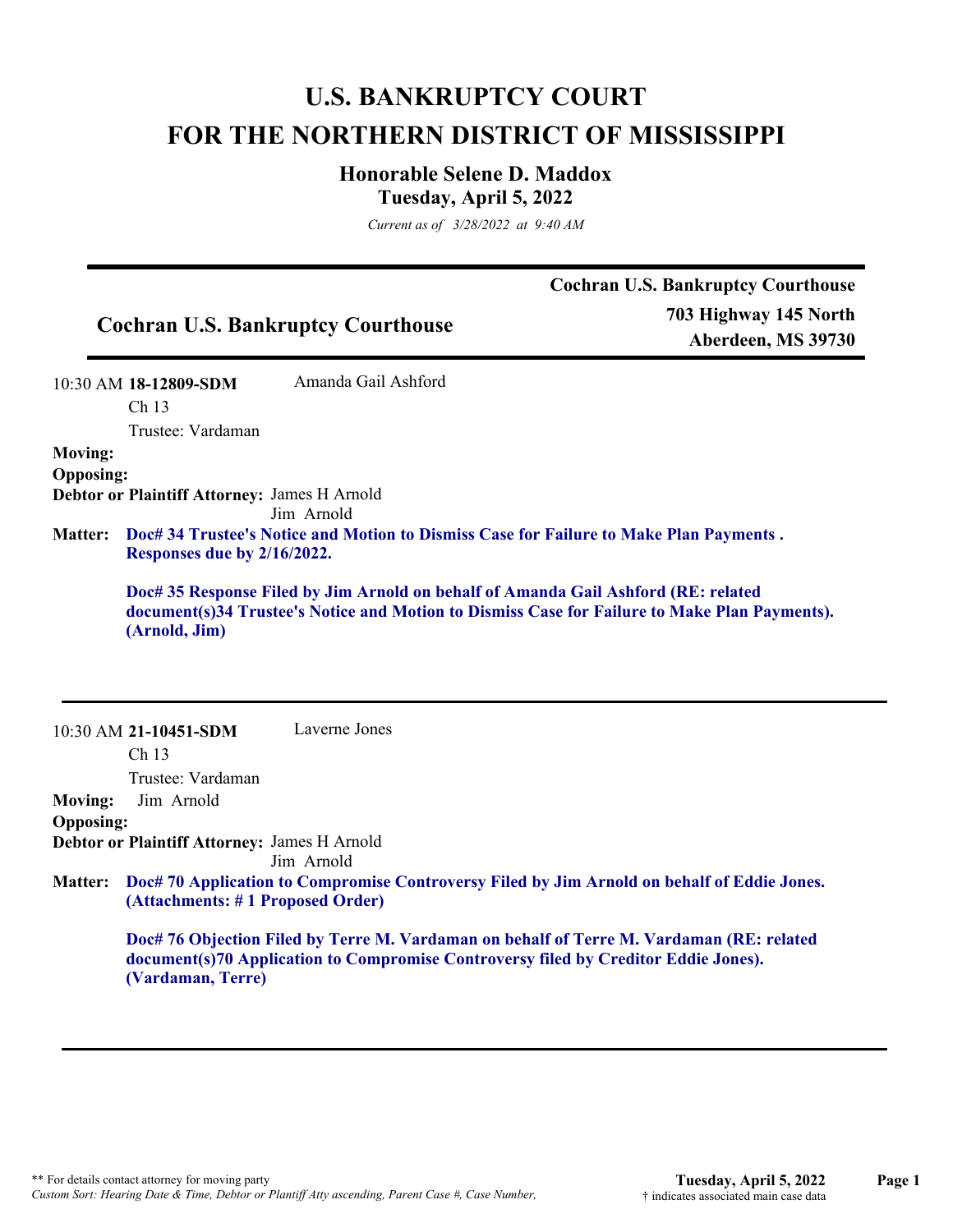|                  | 10:30 AM 19-13595-SDM                           | Jimmy D. Brewer                                                                                                                                                                 |
|------------------|-------------------------------------------------|---------------------------------------------------------------------------------------------------------------------------------------------------------------------------------|
|                  | Ch <sub>13</sub>                                |                                                                                                                                                                                 |
|                  | Trustee: Vardaman                               |                                                                                                                                                                                 |
| <b>Moving:</b>   |                                                 |                                                                                                                                                                                 |
| <b>Opposing:</b> |                                                 |                                                                                                                                                                                 |
|                  | <b>Debtor or Plaintiff Attorney: Jim Arnold</b> |                                                                                                                                                                                 |
|                  | Responses due by 2/16/2022.                     | Matter: Doc# 32 Trustee's Notice and Motion to Dismiss Case for Failure to Make Plan Payments.                                                                                  |
|                  | (Arnold, Jim)                                   | Doc# 33 Response Filed by Jim Arnold on behalf of Jimmy D. Brewer (RE: related<br>document(s)32 Trustee's Notice and Motion to Dismiss Case for Failure to Make Plan Payments). |
|                  | 10:30 AM 20-10399-SDM                           | Willie Faye Brown                                                                                                                                                               |
|                  | Ch <sub>13</sub>                                |                                                                                                                                                                                 |
|                  | Trustee: Vardaman                               |                                                                                                                                                                                 |
| <b>Moving:</b>   |                                                 |                                                                                                                                                                                 |

**Opposing:**

**Debtor or Plaintiff Attorney:** Jim Arnold

**Doc# 44 Trustee's Notice and Motion to Dismiss Case for Failure to Make Plan Payments . Matter: Responses due by 2/16/2022.**

**Doc# 45 Response Filed by Jim Arnold on behalf of Willie Faye Brown (RE: related document(s)44 Trustee's Notice and Motion to Dismiss Case for Failure to Make Plan Payments). (Arnold, Jim)**

| $10:30$ AM 20-12306-SDM |
|-------------------------|
| Ch 13                   |

Lonzell Jones and Ella M. Jones

Trustee: Vardaman

#### **Moving: Opposing:**

**Debtor or Plaintiff Attorney:** Jim Arnold

**Doc# 38 Trustee's Notice and Motion to Dismiss Case for Failure to Make Plan Payments . Matter: Responses due by 2/16/2022.**

> **Doc# 39 Response Filed by Jim Arnold on behalf of Ella M. Jones, Lonzell Jones (RE: related document(s)38 Trustee's Notice and Motion to Dismiss Case for Failure to Make Plan Payments). (Arnold, Jim)**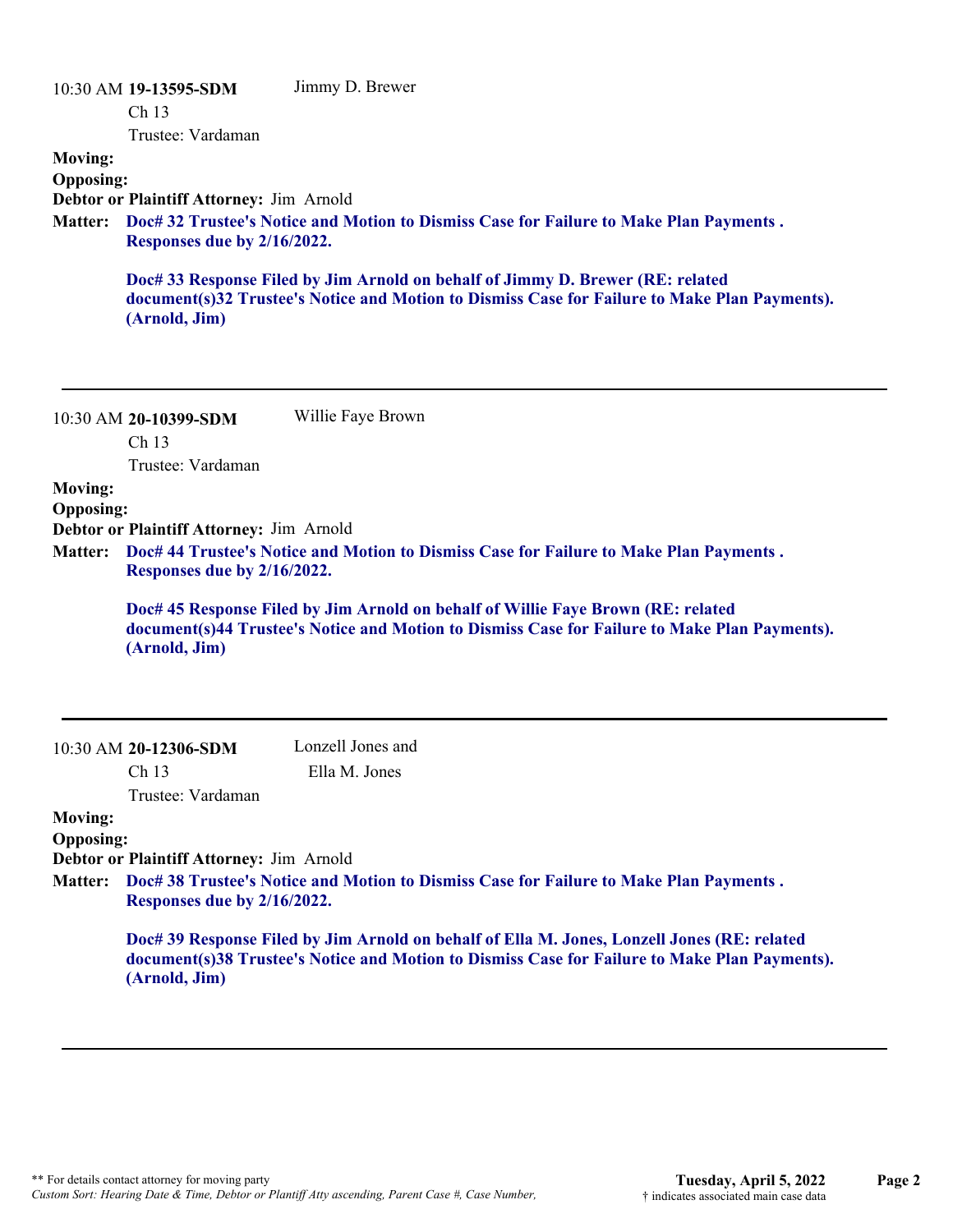10:30 AM **21-11587-SDM**  Ch 13 Trustee: Vardaman Mary Duck **Moving:** Jim Arnold **Opposing: Debtor or Plaintiff Attorney:** Jim Arnold **Doc# 13 Motion and Notice to Modify Confirmed Plan Filed by Jim Arnold on behalf of Mary Matter: Duck. Response due by 02/16/2022. Doc# 14 Objection Filed by Terre M. Vardaman on behalf of Terre M. Vardaman (RE: related document(s)13 Motion and Notice to Modify Confirmed Plan filed by Debtor Mary Duck). (Vardaman, Terre)** 10:30 AM **22-10130-SDM**  Trevonda R. Moore

Ch 13 Trustee: Vardaman **Moving:** Kelli Michelle Stevens

#### **Opposing:**

**Debtor or Plaintiff Attorney:** Jim Arnold

**Doc# 19 Objection to Confirmation of Chapter 13 Plan Filed by Kelli Michelle Stevens on behalf Matter: of Tower Loan of Mississippi LLC**

10:30 AM **22-10228-SDM**  Ch 13 Trustee: Vardaman Anthony W. Steadman and Jennifer R. Steadman **Moving:** B. Joey Hood II **Opposing: Debtor or Plaintiff Attorney:** Jim Arnold **Doc# 10 Objection to Confirmation of Chapter 13 Plan Filed by B. Joey Hood II on behalf of Matter: Ackerman Finance Inc. c/o B. Joey Hood, II (Attachments: # 1 Exhibit) (Hood, B.)**

|                  | 10:30 AM 22-10228-SDM                    | Anthony W. Steadman and                                                                              |
|------------------|------------------------------------------|------------------------------------------------------------------------------------------------------|
|                  | Ch <sub>13</sub>                         | Jennifer R. Steadman                                                                                 |
|                  | Trustee: Vardaman                        |                                                                                                      |
|                  | <b>Moving:</b> Terre M. Vardaman         |                                                                                                      |
| <b>Opposing:</b> |                                          |                                                                                                      |
|                  | Debtor or Plaintiff Attorney: Jim Arnold |                                                                                                      |
|                  | <b>Terre M. Vardaman</b>                 | Matter: Doc# 12 Objection to Confirmation of Chapter 13 Plan Filed by Terre M. Vardaman on behalf of |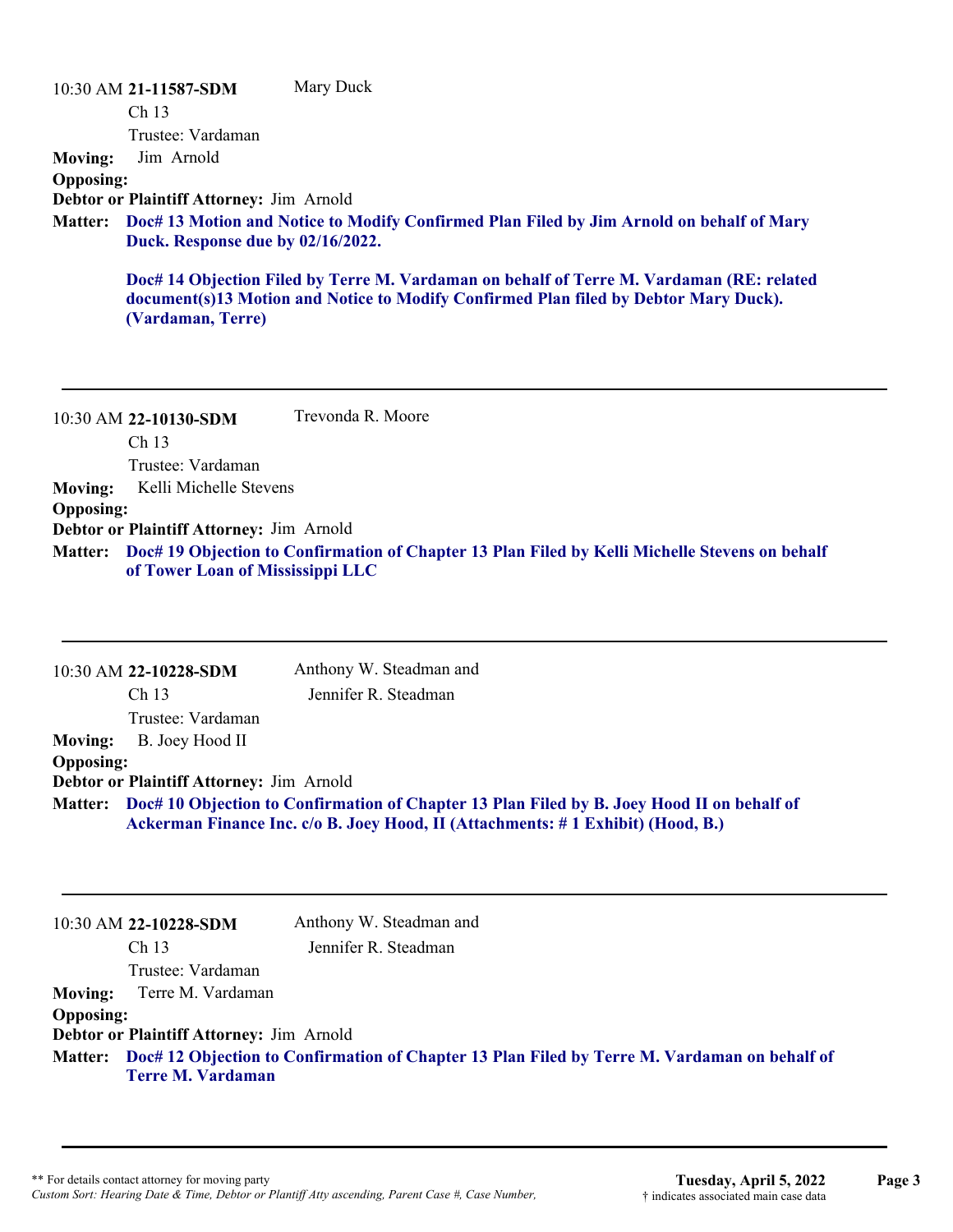|                  | 10:30 AM 21-12323-SDM                                | Edward E Johnson                                                                                     |
|------------------|------------------------------------------------------|------------------------------------------------------------------------------------------------------|
|                  | Ch <sub>13</sub>                                     |                                                                                                      |
|                  | Trustee: Vardaman                                    |                                                                                                      |
| <b>Moving:</b>   | Terre M. Vardaman                                    |                                                                                                      |
| <b>Opposing:</b> |                                                      |                                                                                                      |
|                  | <b>Debtor or Plaintiff Attorney: Nickita S Banks</b> |                                                                                                      |
|                  |                                                      | Matter: Doc# 22 Objection to Confirmation of Chapter 13 Plan Filed by Terre M. Vardaman on behalf of |
|                  | <b>Terre M. Vardaman</b>                             |                                                                                                      |
|                  |                                                      |                                                                                                      |

10:30 AM **21-12323-SDM**  Ch 13 Trustee: Vardaman Edward E Johnson **Moving:** Brittany Smith Taylor **Opposing: Debtor or Plaintiff Attorney:** Nickita S Banks **Doc# 32 Objection to Confirmation of Chapter 13 Plan Filed by Brittany Smith Taylor on behalf Matter: of Wilmington Savings Fund Society, FSB, d/b/a Christiana Trust as Trustee for PNPMS Trust III**

10:30 AM **18-12584-SDM**  Ch 13 Trustee: Vardaman Tamekia W Blair **Moving: Opposing: Debtor or Plaintiff Attorney:** Kimberly Brown Bowling **Doc# 32 Trustee's Notice and Motion to Dismiss Case for Failure to Make Plan Payments . Matter: Responses due by 2/16/2022. Doc# 35 Response Filed by Kimberly Brown Bowling on behalf of Tamekia W Blair (RE: related**

**document(s)32 Trustee's Notice and Motion to Dismiss Case for Failure to Make Plan Payments). (Bowling, Kimberly)**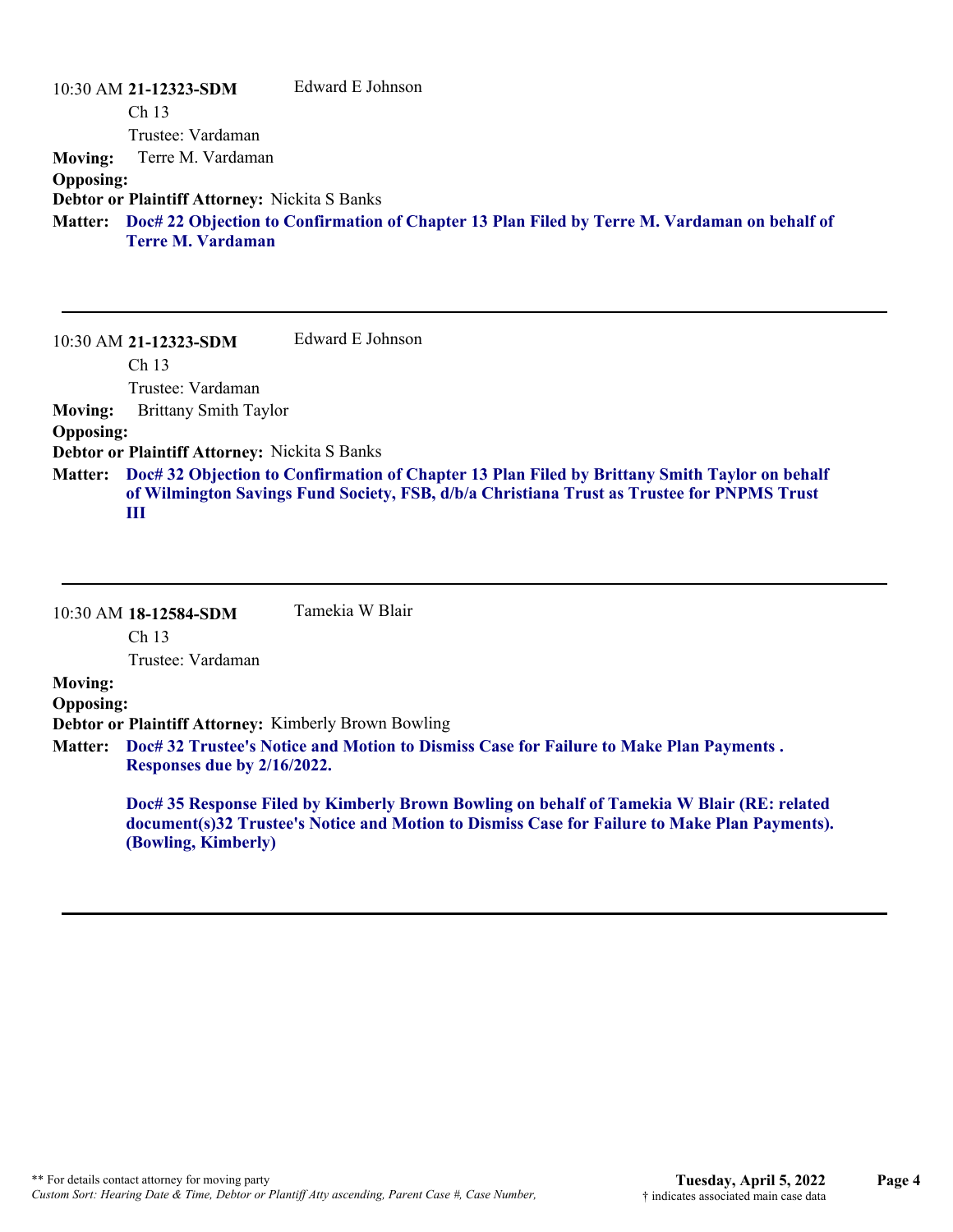| <b>Moving:</b>                                       | 10:30 AM 18-12644-SDM<br>Ch <sub>13</sub><br>Trustee: Vardaman | James R. Russell and<br>Rebecca A. Russell                                                                                                                                                                                                                                                                                                    |
|------------------------------------------------------|----------------------------------------------------------------|-----------------------------------------------------------------------------------------------------------------------------------------------------------------------------------------------------------------------------------------------------------------------------------------------------------------------------------------------|
| <b>Opposing:</b><br><b>Matter:</b>                   | Responses due by 2/16/2022.                                    | <b>Debtor or Plaintiff Attorney: Kimberly Brown Bowling</b><br>Doc# 42 Trustee's Notice and Motion to Dismiss Case for Failure to Make Plan Payments.                                                                                                                                                                                         |
|                                                      |                                                                | Doc# 43 Response Filed by Kimberly Brown Bowling on behalf of James R. Russell, Rebecca A.<br>Russell (RE: related document(s)42 Trustee's Notice and Motion to Dismiss Case for Failure to<br><b>Make Plan Payments). (Bowling, Kimberly)</b>                                                                                                |
|                                                      | 10:30 AM 18-13218-SDM<br>Ch <sub>13</sub><br>Trustee: Vardaman | Angela R Cooper                                                                                                                                                                                                                                                                                                                               |
| <b>Moving:</b><br><b>Opposing:</b><br><b>Matter:</b> | Responses due by 2/16/2022.<br>(Bowling, Kimberly)             | Debtor or Plaintiff Attorney: Kimberly Brown Bowling<br>Doc# 59 Trustee's Notice and Motion to Dismiss Case for Failure to Make Plan Payments.<br>Doc# 61 Response Filed by Kimberly Brown Bowling on behalf of Angela R Cooper (RE: related<br>document(s)59 Trustee's Notice and Motion to Dismiss Case for Failure to Make Plan Payments). |
|                                                      | 10:30 AM 19-10450-SDM<br>Ch <sub>13</sub>                      | Monica R Summers                                                                                                                                                                                                                                                                                                                              |
| <b>Moving:</b><br><b>Opposing:</b><br><b>Matter:</b> | Trustee: Vardaman<br>Responses due by 2/16/2022.               | <b>Debtor or Plaintiff Attorney: Kimberly Brown Bowling</b><br>Doc# 16 Trustee's Notice and Motion to Dismiss Case for Failure to Make Plan Payments.                                                                                                                                                                                         |
|                                                      | <b>Payments). (Bowling, Kimberly)</b>                          | Doc# 17 Response Filed by Kimberly Brown Bowling on behalf of Monica R Summers (RE:<br>related document(s)16 Trustee's Notice and Motion to Dismiss Case for Failure to Make Plan                                                                                                                                                             |
|                                                      |                                                                |                                                                                                                                                                                                                                                                                                                                               |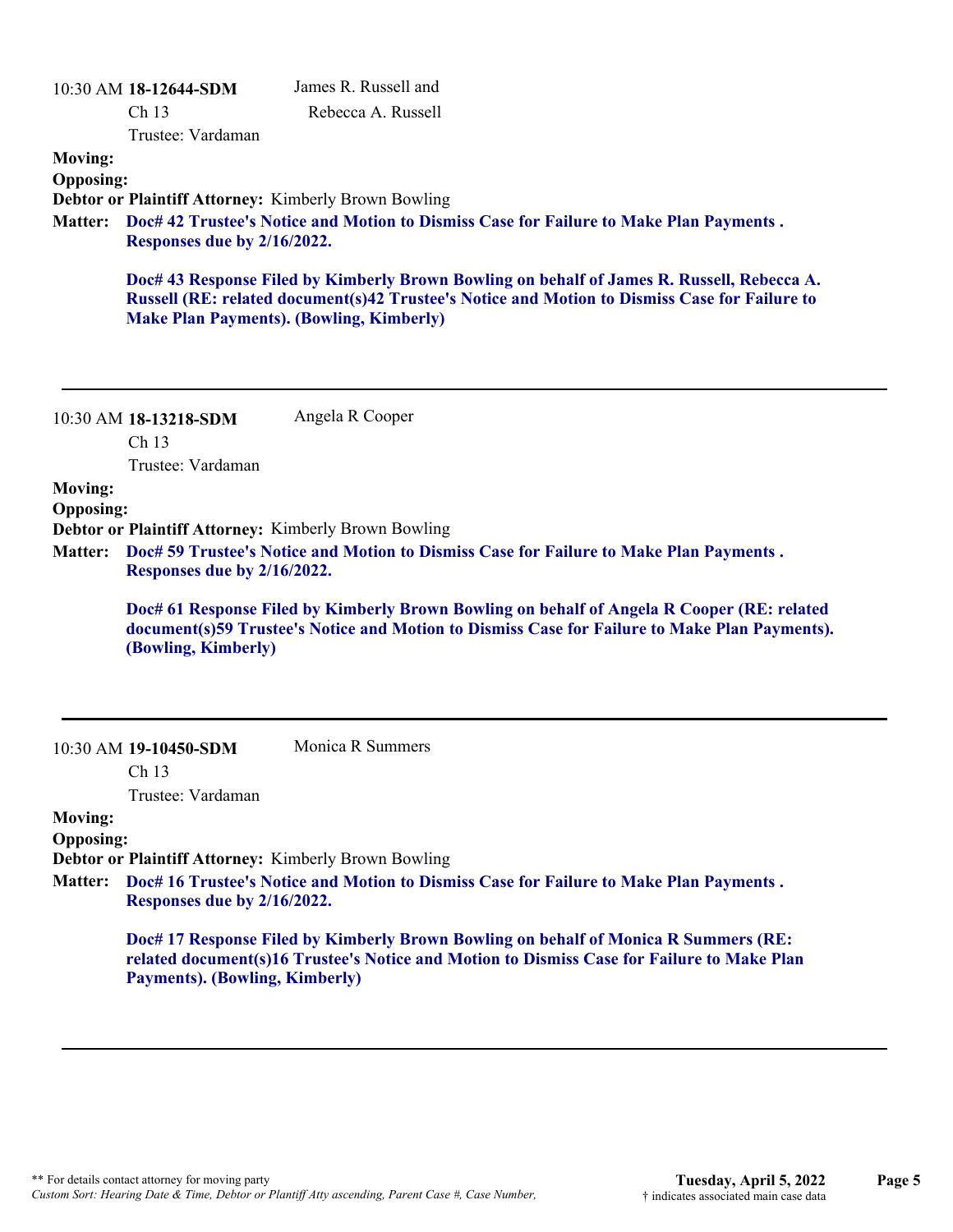| <b>Moving:</b><br><b>Opposing:</b><br><b>Matter:</b> | 10:30 AM 19-12305-SDM<br>Ch <sub>13</sub><br>Trustee: Vardaman<br>Responses due by 2/16/2022.                               | Richard D. Lewis and<br>Kimberly J. Lewis<br>Debtor or Plaintiff Attorney: Kimberly Brown Bowling<br>Doc# 40 Trustee's Notice and Motion to Dismiss Case for Failure to Make Plan Payments.<br>Doc# 48 Response Filed by Kimberly Brown Bowling on behalf of Kimberly J. Lewis, Richard D.<br>Lewis (RE: related document(s)40 Trustee's Notice and Motion to Dismiss Case for Failure to<br><b>Make Plan Payments). (Bowling, Kimberly)</b> |
|------------------------------------------------------|-----------------------------------------------------------------------------------------------------------------------------|----------------------------------------------------------------------------------------------------------------------------------------------------------------------------------------------------------------------------------------------------------------------------------------------------------------------------------------------------------------------------------------------------------------------------------------------|
| <b>Moving:</b><br><b>Opposing:</b><br><b>Matter:</b> | 10:30 AM 19-12585-SDM<br>Ch 13<br>Trustee: Vardaman<br>Responses due by 2/16/2022.<br><b>Payments). (Bowling, Kimberly)</b> | Elizabeth Flanagin<br>Debtor or Plaintiff Attorney: Kimberly Brown Bowling<br>Doc# 23 Trustee's Notice and Motion to Dismiss Case for Failure to Make Plan Payments.<br>Doc# 26 Response Filed by Kimberly Brown Bowling on behalf of Elizabeth Flanagin (RE:<br>related document(s)23 Trustee's Notice and Motion to Dismiss Case for Failure to Make Plan                                                                                  |
| <b>Moving:</b><br><b>Opposing:</b><br><b>Matter:</b> | 10:30 AM 19-13546-SDM<br>Ch <sub>13</sub><br>Trustee: Vardaman<br>Responses due by 2/16/2022.<br>(Bowling, Kimberly)        | Lavern Deavens<br>Debtor or Plaintiff Attorney: Kimberly Brown Bowling<br>Doc# 30 Trustee's Notice and Motion to Dismiss Case for Failure to Make Plan Payments.<br>Doc# 31 Response Filed by Kimberly Brown Bowling on behalf of Lavern Deavens (RE: related<br>document(s)30 Trustee's Notice and Motion to Dismiss Case for Failure to Make Plan Payments).                                                                               |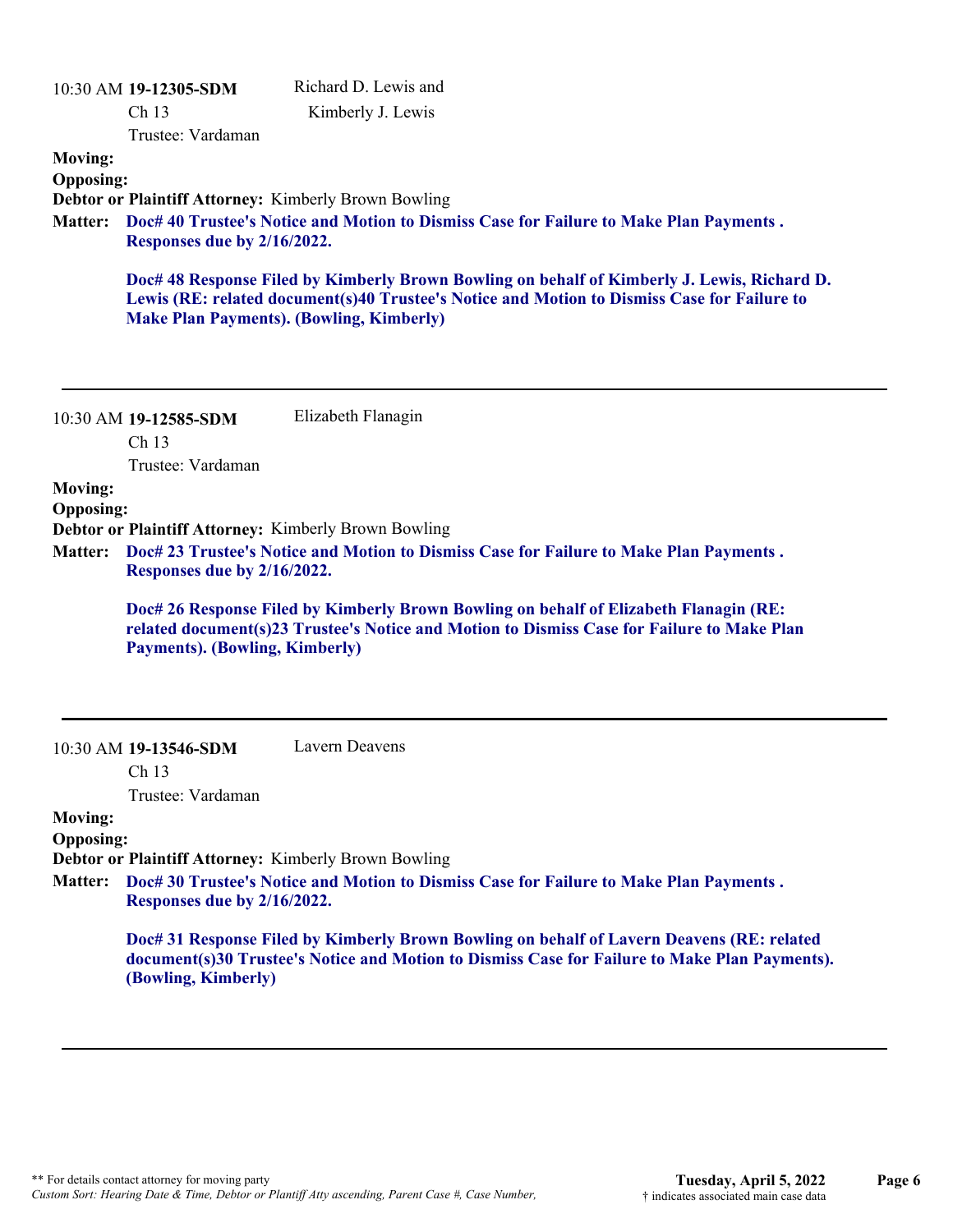|                  | 10:30 AM 19-14202-SDM               | Michael W Ellis                                                                                                                                                                            |
|------------------|-------------------------------------|--------------------------------------------------------------------------------------------------------------------------------------------------------------------------------------------|
|                  | Ch <sub>13</sub>                    |                                                                                                                                                                                            |
|                  | Trustee: Vardaman                   |                                                                                                                                                                                            |
| <b>Moving:</b>   | Kimberly Brown Bowling              |                                                                                                                                                                                            |
| <b>Opposing:</b> |                                     |                                                                                                                                                                                            |
|                  |                                     | <b>Debtor or Plaintiff Attorney: Kimberly Brown Bowling</b>                                                                                                                                |
|                  |                                     | Matter: Doc# 51 Motion to Sell Property Outside Ordinary Course of Business Filed by Kimberly Brown<br>Bowling on behalf of Michael W Ellis. (Attachments: #1 Exhibit A #2 Proposed Order) |
|                  | Michael W Ellis). (Vardaman, Terre) | Doc# 57 Objection Filed by Terre M. Vardaman on behalf of Terre M. Vardaman (RE: related<br>document(s)51 Motion to Sell Property Outside Ordinary Course of Business filed by Debtor      |

|                | Ch <sub>13</sub>  |  |  |
|----------------|-------------------|--|--|
|                | Trustee: Vardaman |  |  |
| <b>Moving:</b> |                   |  |  |

**Opposing:**

10:30 AM **19-14385-SDM** 

**Debtor or Plaintiff Attorney:** Kimberly Brown Bowling

**Doc# 32 Trustee's Notice and Motion to Dismiss Case for Failure to Make Plan Payments . Matter: Responses due by 2/16/2022.**

Lanessa V. Spragin

**Doc# 33 Response Filed by Kimberly Brown Bowling on behalf of Lanessa V. Spragin (RE: related document(s)32 Trustee's Notice and Motion to Dismiss Case for Failure to Make Plan Payments). (Bowling, Kimberly)**

| Kendra L. Cager |  |
|-----------------|--|
|                 |  |

Ch 13

Trustee: Vardaman

**Moving:**

#### **Opposing:**

**Debtor or Plaintiff Attorney:** Kimberly Brown Bowling

**Doc# 52 Trustee's Notice and Motion to Dismiss Case for Failure to Make Plan Payments . Matter: Responses due by 2/16/2022.**

> **Doc# 53 Response Filed by Kimberly Brown Bowling on behalf of Kendra L. Cager (RE: related document(s)52 Trustee's Notice and Motion to Dismiss Case for Failure to Make Plan Payments). (Bowling, Kimberly)**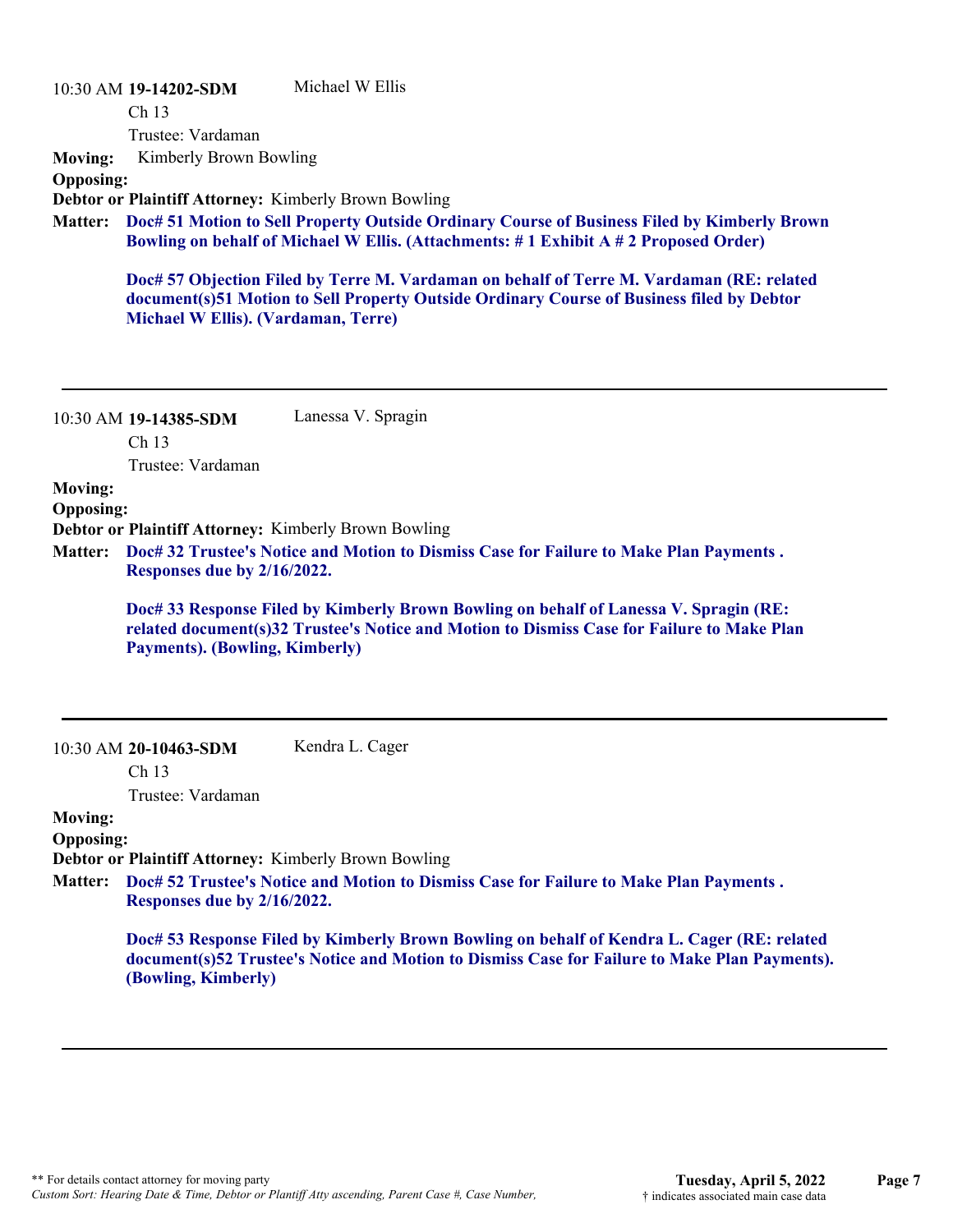## 10:30 AM **20-10494-SDM**  Ch 13 Trustee: Vardaman Deborah L. Bollig **Moving: Opposing: Debtor or Plaintiff Attorney:** Kimberly Brown Bowling **Doc# 83 Trustee's Notice and Motion to Dismiss Case for Failure to Make Plan Payments . Matter: Responses due by 2/16/2022. Doc# 84 Response Filed by Kimberly Brown Bowling on behalf of Deborah L. Bollig (RE: related document(s)83 Trustee's Notice and Motion to Dismiss Case for Failure to Make Plan Payments). (Bowling, Kimberly)**

10:30 AM **20-11054-SDM**  Ch 13 Trustee: Vardaman Jessica L. Wildman **Moving:** Kimberly Brown Bowling **Opposing: Debtor or Plaintiff Attorney:** Kimberly Brown Bowling **Doc# 22 Motion and Notice to Modify Confirmed Plan Filed by Kimberly Brown Bowling on Matter: behalf of Jessica L. Wildman. Response due by 02/14/2022. (Attachments: # 1 Proposed Order)**

> **Doc# 23 Response Filed by Bart M. Adams on behalf of 1st Franklin Financial Corporation (RE: related document(s)22 Motion and Notice to Modify Confirmed Plan filed by Debtor Jessica L. Wildman). (Adams, Bart)**

10:30 AM **20-11697-SDM**  Doris J. Holland

Ch 13

Trustee: Vardaman

## **Moving:**

**Opposing:**

**Debtor or Plaintiff Attorney:** Kimberly Brown Bowling

**Doc# 54 Trustee's Notice and Motion to Dismiss Case for Failure to Make Plan Payments . Matter: Responses due by 2/16/2022.**

> **Doc# 55 Response Filed by Kimberly Brown Bowling on behalf of Doris J. Holland (RE: related document(s)54 Trustee's Notice and Motion to Dismiss Case for Failure to Make Plan Payments). (Bowling, Kimberly)**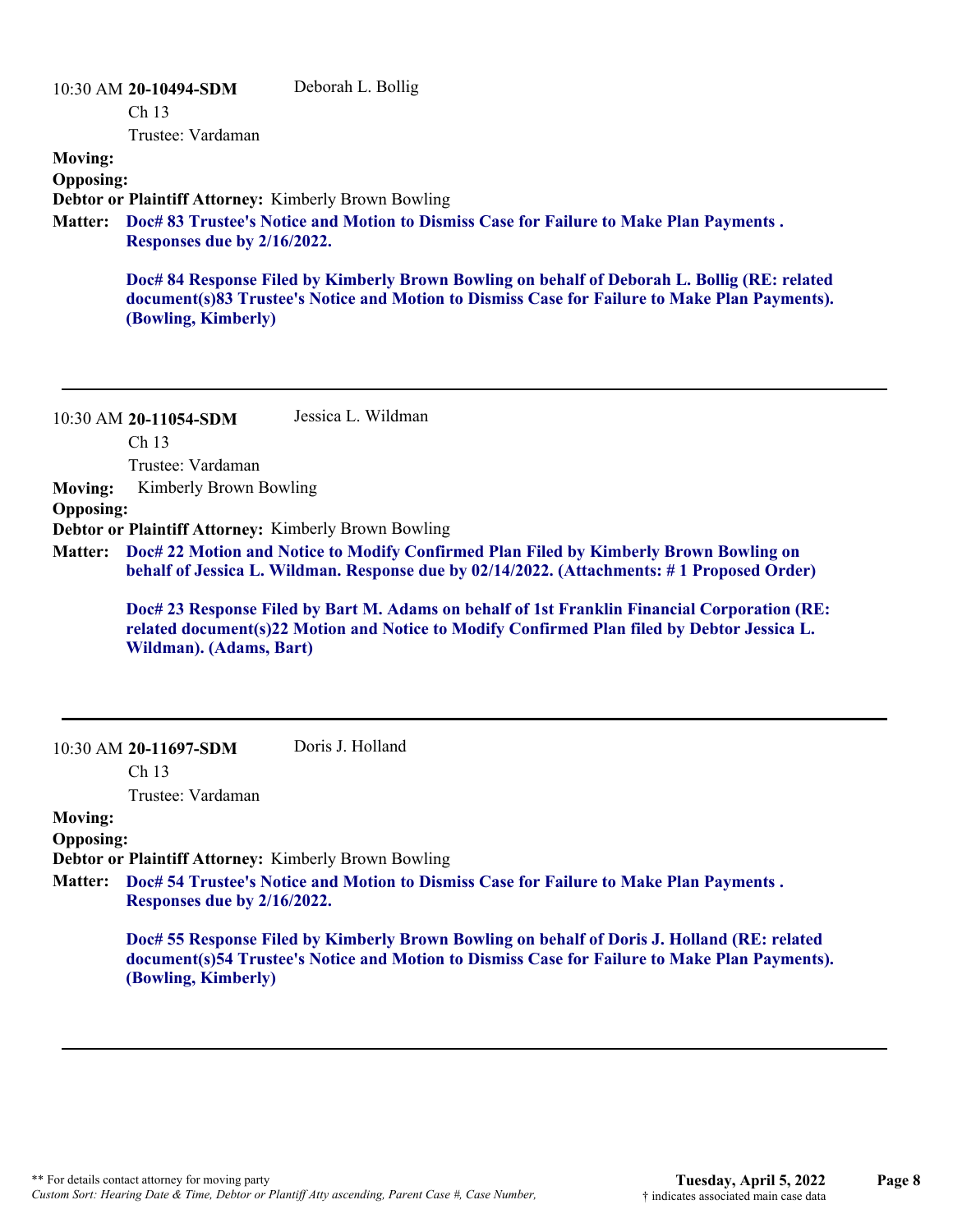| <b>Moving:</b><br><b>Opposing:</b> | 10:30 AM 21-10193-SDM<br>Ch 13<br>Trustee: Vardaman                                        | Marcel A. Hosey                                                                                                                                                                                 |
|------------------------------------|--------------------------------------------------------------------------------------------|-------------------------------------------------------------------------------------------------------------------------------------------------------------------------------------------------|
| <b>Matter:</b>                     | <b>Debtor or Plaintiff Attorney: Kimberly Brown Bowling</b><br>Responses due by 2/16/2022. | Doc# 25 Trustee's Notice and Motion to Dismiss Case for Failure to Make Plan Payments.                                                                                                          |
|                                    | (Bowling, Kimberly)                                                                        | Doc# 26 Response Filed by Kimberly Brown Bowling on behalf of Marcel A. Hosey (RE: related<br>document(s)25 Trustee's Notice and Motion to Dismiss Case for Failure to Make Plan Payments).     |
|                                    | 10:30 AM 21-11422-SDM                                                                      | Christopher J. Dye and                                                                                                                                                                          |
|                                    | Ch <sub>13</sub><br>Trustee: Vardaman                                                      | Ashley L. Dye                                                                                                                                                                                   |
| <b>Moving:</b>                     |                                                                                            |                                                                                                                                                                                                 |
| <b>Opposing:</b>                   |                                                                                            |                                                                                                                                                                                                 |
|                                    | <b>Debtor or Plaintiff Attorney: Kimberly Brown Bowling</b>                                |                                                                                                                                                                                                 |
| <b>Matter:</b>                     | Responses due by 2/16/2022.                                                                | Doc# 34 Trustee's Notice and Motion to Dismiss Case for Failure to Make Plan Payments.                                                                                                          |
|                                    | <b>Plan Payments). (Bowling, Kimberly)</b>                                                 | Doc# 35 Response Filed by Kimberly Brown Bowling on behalf of Ashley L. Dye, Christopher J.<br>Dye (RE: related document(s)34 Trustee's Notice and Motion to Dismiss Case for Failure to Make   |
|                                    | 10:30 AM 22-10104-SDM                                                                      | Patricia K. Robinson                                                                                                                                                                            |
|                                    | Ch 13                                                                                      |                                                                                                                                                                                                 |
| <b>Moving:</b>                     | Trustee: Vardaman<br>B. Joey Hood II                                                       |                                                                                                                                                                                                 |
| <b>Opposing:</b>                   |                                                                                            |                                                                                                                                                                                                 |
|                                    | <b>Debtor or Plaintiff Attorney: Kimberly Brown Bowling</b>                                |                                                                                                                                                                                                 |
| <b>Matter:</b>                     | (Attachments: #1 Exhibit) (Hood, B.)                                                       | Doc# 16 Objection to Confirmation of Chapter 13 Plan Filed by B. Joey Hood II on behalf of First<br>Metropolitan Financial Services - Corinth Branch c/o B. Joey Hood, II Attorney at Law, PLLC |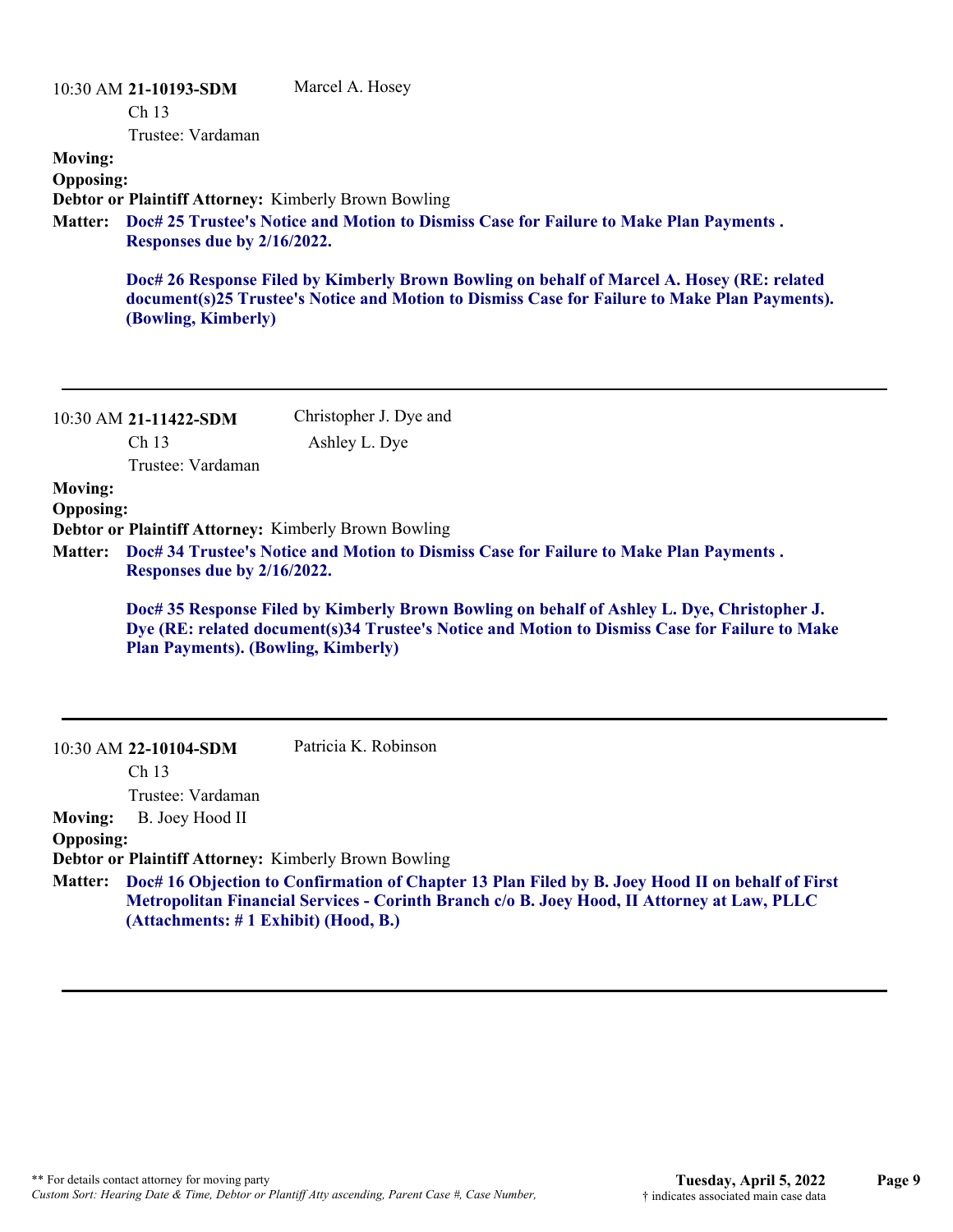|                  | 10:30 AM 22-10104-SDM                                       | Patricia K. Robinson                                                                           |
|------------------|-------------------------------------------------------------|------------------------------------------------------------------------------------------------|
|                  | Ch <sub>13</sub>                                            |                                                                                                |
|                  | Trustee: Vardaman                                           |                                                                                                |
| <b>Moving:</b>   | Kelli Michelle Stevens                                      |                                                                                                |
| <b>Opposing:</b> |                                                             |                                                                                                |
|                  | <b>Debtor or Plaintiff Attorney: Kimberly Brown Bowling</b> |                                                                                                |
| <b>Matter:</b>   | of Gulfco of Mississippi LLC                                | Doc# 19 Objection to Confirmation of Chapter 13 Plan Filed by Kelli Michelle Stevens on behalf |
|                  |                                                             |                                                                                                |

10:30 AM **22-10158-SDM**  Ch 13 Trustee: Vardaman Christy L. Dunn **Moving:** B. Joey Hood II **Opposing: Debtor or Plaintiff Attorney:** Kimberly Brown Bowling **Doc# 16 Objection to Confirmation of Chapter 13 Plan Filed by B. Joey Hood II on behalf of First Matter: Metropolitan Financial Services - Corinth Branch c/o B. Joey Hood, II Attorney at Law, PLLC (Attachments: # 1 Exhibit) (Hood, B.)**

10:30 AM **22-10180-SDM**  Ch 13 Trustee: Vardaman Toby D. Emerson **Moving:** Kelli Michelle Stevens **Opposing: Debtor or Plaintiff Attorney:** Kimberly Brown Bowling **Doc# 14 Objection to Confirmation of Chapter 13 Plan Filed by Kelli Michelle Stevens on behalf Matter: of Gulfco of Mississippi LLC**

|                  | 10:30 AM 22-10184-SDM                                | Tony O Yeager                                                                                                                                                       |
|------------------|------------------------------------------------------|---------------------------------------------------------------------------------------------------------------------------------------------------------------------|
|                  | Ch <sub>13</sub>                                     |                                                                                                                                                                     |
|                  | Trustee: Vardaman                                    |                                                                                                                                                                     |
| <b>Moving:</b>   | Edward E. Lawler Jr.                                 |                                                                                                                                                                     |
| <b>Opposing:</b> |                                                      |                                                                                                                                                                     |
|                  | Debtor or Plaintiff Attorney: Kimberly Brown Bowling |                                                                                                                                                                     |
| <b>Matter:</b>   |                                                      | Doc# 25 Objection to Confirmation of Chapter 13 Plan Filed by Edward E. Lawler Jr. on behalf<br>of 21st Mortgage Corporation (Attachments: #1 Exhibit A - Contract) |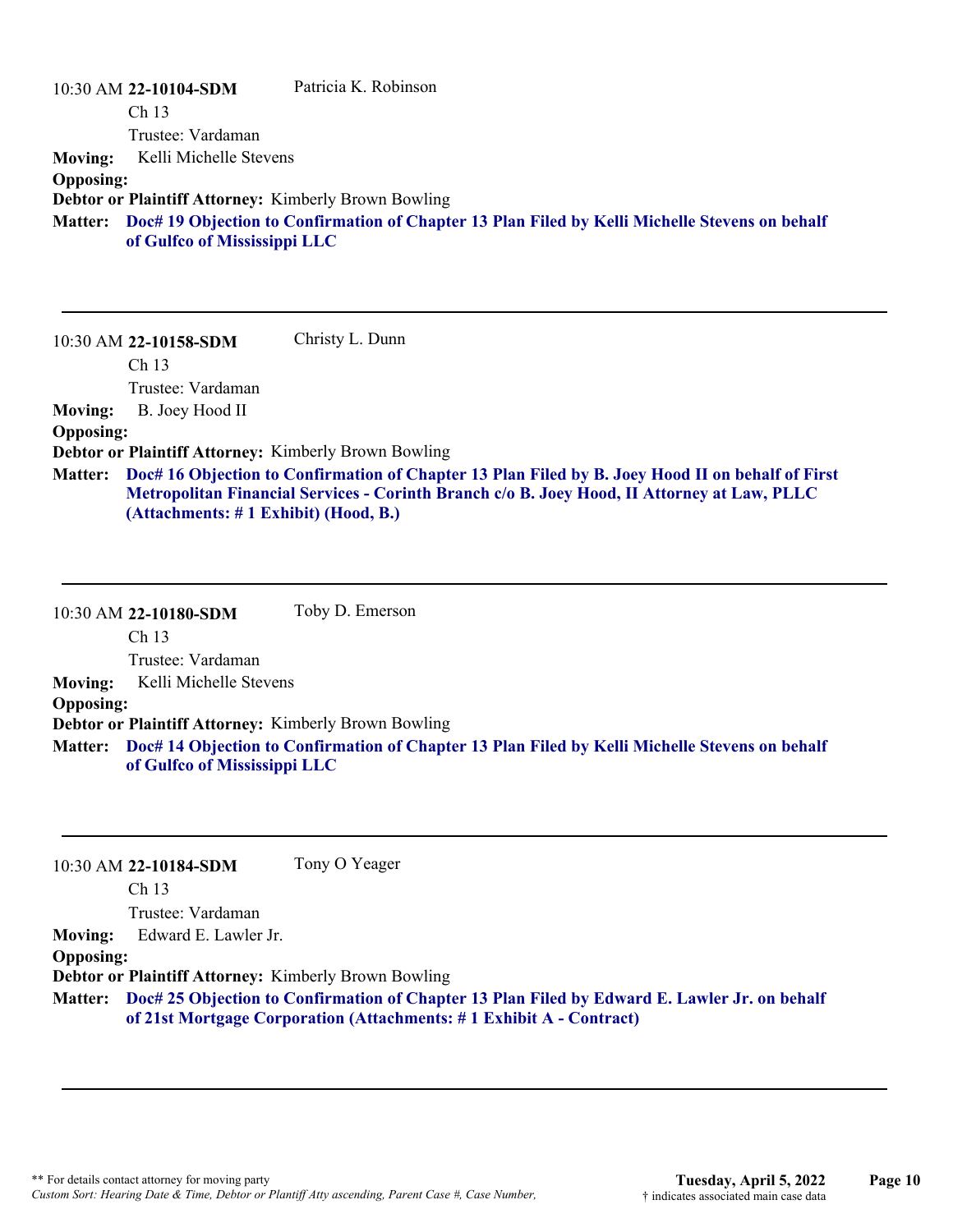|                  | 10:30 AM 22-10203-SDM                                | Loretta Standfield                                                                                     |
|------------------|------------------------------------------------------|--------------------------------------------------------------------------------------------------------|
|                  | Ch <sub>13</sub>                                     |                                                                                                        |
|                  | Trustee: Vardaman                                    |                                                                                                        |
| <b>Moving:</b>   | Kelli Michelle Stevens                               |                                                                                                        |
| <b>Opposing:</b> |                                                      |                                                                                                        |
|                  | Debtor or Plaintiff Attorney: Kimberly Brown Bowling |                                                                                                        |
|                  | of First Tower Loan LLC                              | Matter: Doc# 13 Objection to Confirmation of Chapter 13 Plan Filed by Kelli Michelle Stevens on behalf |

| 10:30 AM 16-12298-SDM | Larry D Taylor and |
|-----------------------|--------------------|
| Ch <sub>13</sub>      | Jeannie A Taylor   |
| Trustee: Vardaman     |                    |
| <b>Moving:</b>        |                    |

## **Opposing:**

**Debtor or Plaintiff Attorney:** Denvil F. Crowe

**Doc# 38 Trustee's Notice and Motion to Dismiss Case for Failure to Make Plan Payments . Matter: Responses due by 2/16/2022.**

**Doc# 39 Response Filed by Denvil F. Crowe on behalf of Jeannie A Taylor, Larry D Taylor (RE: related document(s)38 Trustee's Notice and Motion to Dismiss Case for Failure to Make Plan Payments). (Crowe, Denvil)**

|                  | 10:30 AM 18-12708-SDM                                                                                                                                                                 | Brandon M. White and |  |
|------------------|---------------------------------------------------------------------------------------------------------------------------------------------------------------------------------------|----------------------|--|
|                  | Ch <sub>13</sub>                                                                                                                                                                      | Wendy L. White       |  |
|                  | Trustee: Vardaman                                                                                                                                                                     |                      |  |
| <b>Moving:</b>   |                                                                                                                                                                                       |                      |  |
| <b>Opposing:</b> |                                                                                                                                                                                       |                      |  |
|                  | Debtor or Plaintiff Attorney: Denvil F. Crowe                                                                                                                                         |                      |  |
|                  | Matter: Doc# 27 Trustee's Notice and Motion to Dismiss Case for Failure to Make Plan Payments.<br>Responses due by 2/16/2022.                                                         |                      |  |
|                  | Doc# 28 Response Filed by Denvil F. Crowe on behalf of Brandon M. White, Wendy L. White<br>(RE: related document(s)27 Trustee's Notice and Motion to Dismiss Case for Failure to Make |                      |  |
|                  | <b>Plan Payments). (Crowe, Denvil)</b>                                                                                                                                                |                      |  |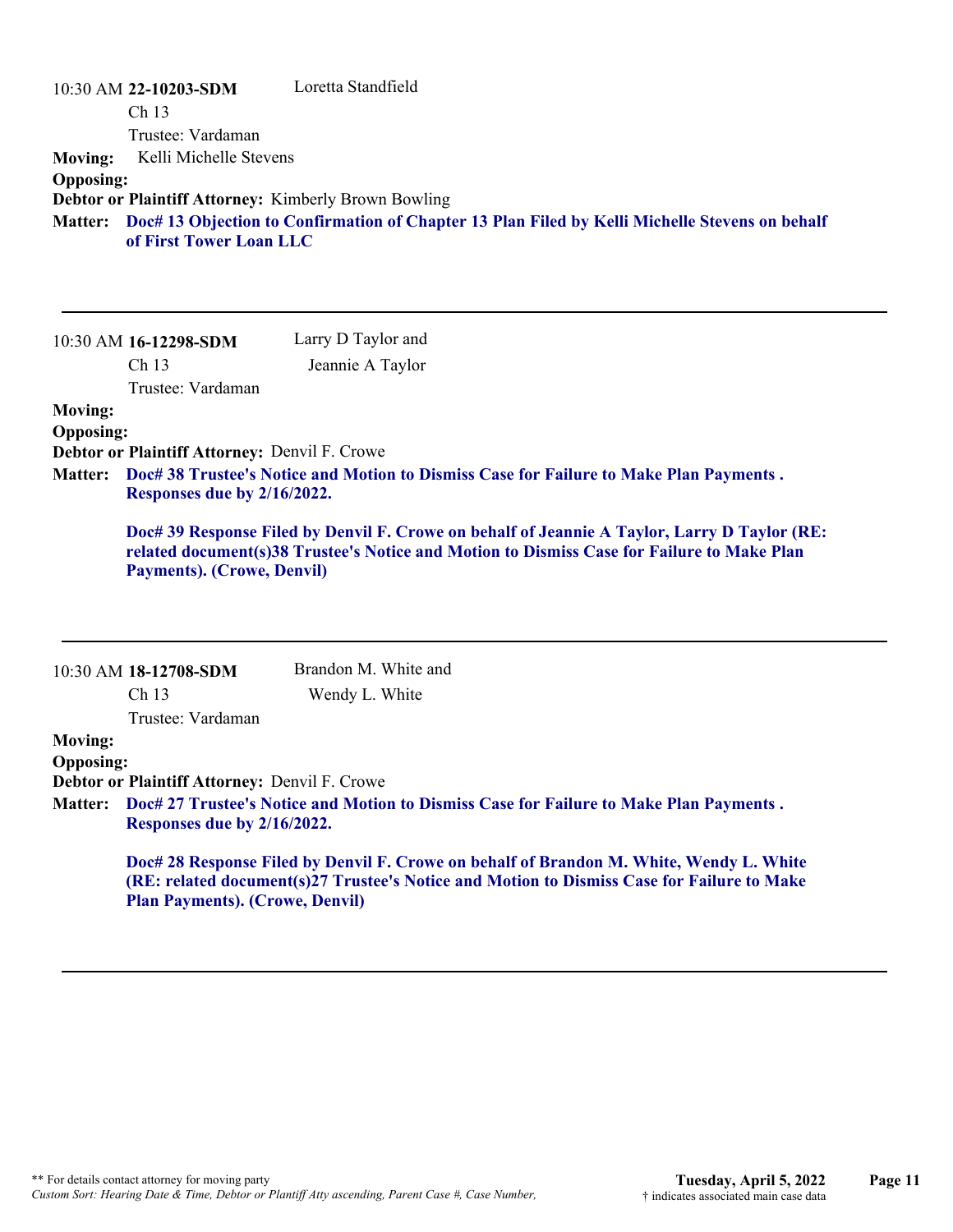| <b>Moving:</b><br><b>Opposing:</b><br><b>Matter:</b>                                                                                                                                           | 10:30 AM 16-13073-SDM<br>Ch 13<br>Trustee: Vardaman<br>Debtor or Plaintiff Attorney: William C. Cunningham<br>Responses due by 2/16/2022. | Willie Michael Givens and<br>Willie Mae Robinson<br>Doc# 139 Trustee's Notice and Motion to Dismiss Case for Failure to Make Plan Payments.<br>Doc# 140 Response Filed by William C. Cunningham on behalf of Willie Michael Givens, Willie<br>Mae Robinson (RE: related document(s)139 Trustee's Notice and Motion to Dismiss Case for<br><b>Failure to Make Plan Payments). (Cunningham, William)</b> |
|------------------------------------------------------------------------------------------------------------------------------------------------------------------------------------------------|-------------------------------------------------------------------------------------------------------------------------------------------|--------------------------------------------------------------------------------------------------------------------------------------------------------------------------------------------------------------------------------------------------------------------------------------------------------------------------------------------------------------------------------------------------------|
|                                                                                                                                                                                                | 10:30 AM 17-10319-SDM<br>Ch 13                                                                                                            | Kimberly Rose Hubbard                                                                                                                                                                                                                                                                                                                                                                                  |
| <b>Moving:</b>                                                                                                                                                                                 | Trustee: Vardaman                                                                                                                         |                                                                                                                                                                                                                                                                                                                                                                                                        |
| <b>Opposing:</b>                                                                                                                                                                               |                                                                                                                                           |                                                                                                                                                                                                                                                                                                                                                                                                        |
| Debtor or Plaintiff Attorney: William C. Cunningham<br>Doc# 67 Trustee's Notice and Motion to Dismiss Case for Failure to Make Plan Payments.<br><b>Matter:</b><br>Responses due by 2/16/2022. |                                                                                                                                           |                                                                                                                                                                                                                                                                                                                                                                                                        |
|                                                                                                                                                                                                | Payments). (Cunningham, William)                                                                                                          | Doc# 68 Response Filed by William C. Cunningham on behalf of Kimberly Rose Hubbard (RE:<br>related document(s)67 Trustee's Notice and Motion to Dismiss Case for Failure to Make Plan                                                                                                                                                                                                                  |
|                                                                                                                                                                                                | 10:30 AM 18-10216-SDM                                                                                                                     | Eric J. Fretwell and                                                                                                                                                                                                                                                                                                                                                                                   |
|                                                                                                                                                                                                | Ch 13                                                                                                                                     | Kimberly J. Fretwell                                                                                                                                                                                                                                                                                                                                                                                   |
| <b>Moving:</b><br><b>Opposing:</b>                                                                                                                                                             | Trustee: Vardaman                                                                                                                         |                                                                                                                                                                                                                                                                                                                                                                                                        |
| <b>Matter:</b>                                                                                                                                                                                 | Debtor or Plaintiff Attorney: William C. Cunningham<br>Responses due by 2/16/2022.                                                        | Doc# 45 Trustee's Notice and Motion to Dismiss Case for Failure to Make Plan Payments.                                                                                                                                                                                                                                                                                                                 |
|                                                                                                                                                                                                |                                                                                                                                           | Doc# 46 Response Filed by William C. Cunningham on behalf of Eric J. Fretwell, Kimberly J.<br>Fretwell (RE: related document(s)45 Trustee's Notice and Motion to Dismiss Case for Failure to<br><b>Make Plan Payments). (Cunningham, William)</b>                                                                                                                                                      |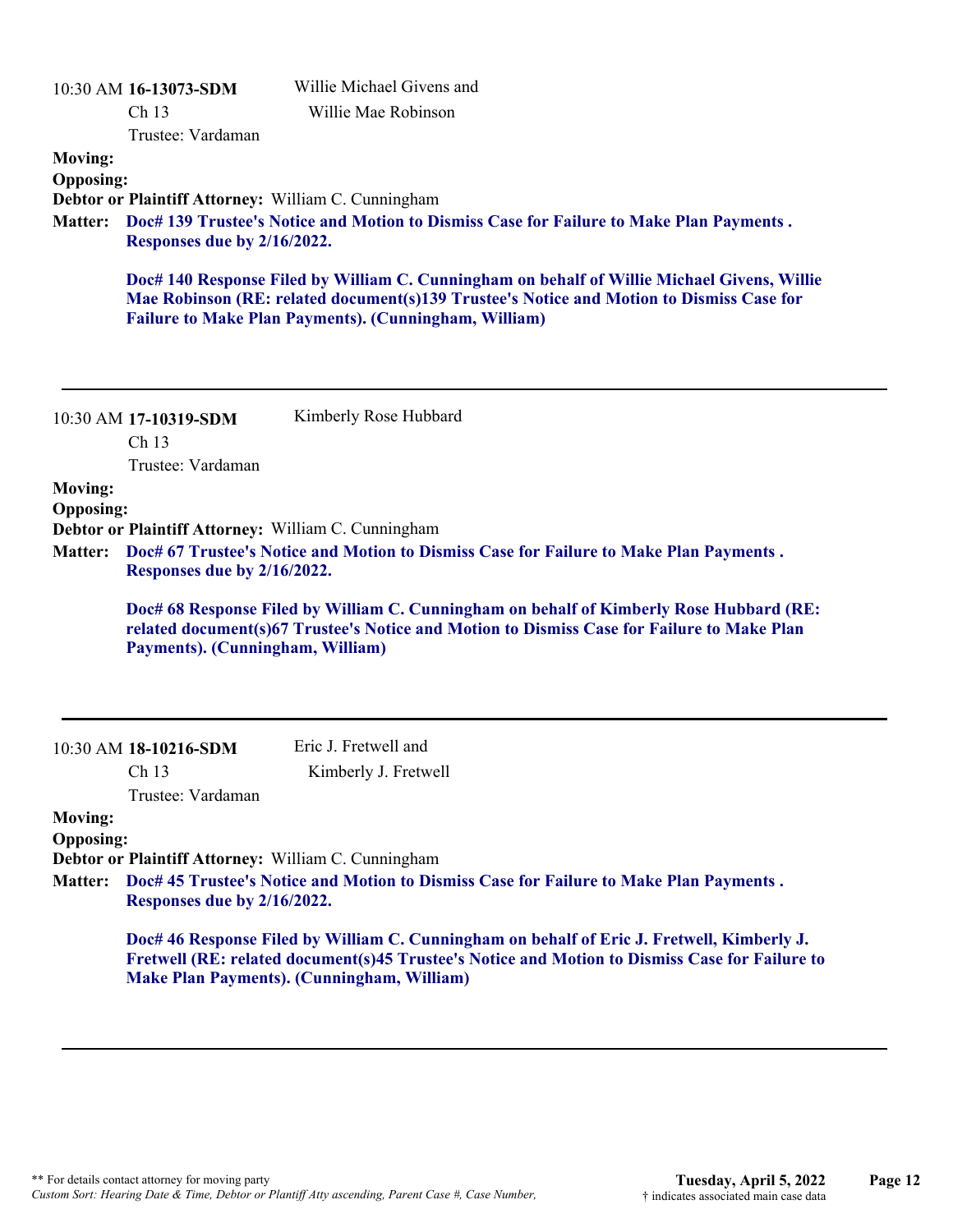|                  | 10:30 AM 18-10566-SDM                               | Mable D Lucius                                                                                                                                                                                                                                                                                                                                                        |
|------------------|-----------------------------------------------------|-----------------------------------------------------------------------------------------------------------------------------------------------------------------------------------------------------------------------------------------------------------------------------------------------------------------------------------------------------------------------|
|                  | Ch 13                                               |                                                                                                                                                                                                                                                                                                                                                                       |
|                  | Trustee: Vardaman                                   |                                                                                                                                                                                                                                                                                                                                                                       |
| <b>Moving:</b>   | William C. Cunningham                               |                                                                                                                                                                                                                                                                                                                                                                       |
| <b>Opposing:</b> |                                                     |                                                                                                                                                                                                                                                                                                                                                                       |
|                  | Debtor or Plaintiff Attorney: William C. Cunningham |                                                                                                                                                                                                                                                                                                                                                                       |
| <b>Matter:</b>   |                                                     | Doc# 32 Objection to Notice of Mortgage Payment Change Filed by William C. Cunningham on<br>behalf of Mable D Lucius RE: (related document(s)31 Notice of Mortgage Payment Change (B10<br>Supplement 1) filed by Creditor U.S. Bank National Association, as Trustee, for Manufactured<br>Housing Contract Senior/Subordinate Pass-Through Certificate Trust 2000-4). |
|                  | 10:30 AM 18-10766-SDM                               | David John Graham and                                                                                                                                                                                                                                                                                                                                                 |
|                  | Ch <sub>13</sub><br>Trustee: Vardaman               | Summer Michelle Yearby                                                                                                                                                                                                                                                                                                                                                |
| <b>Moving:</b>   |                                                     |                                                                                                                                                                                                                                                                                                                                                                       |
| <b>Opposing:</b> |                                                     |                                                                                                                                                                                                                                                                                                                                                                       |
|                  | Debtor or Plaintiff Attorney: William C. Cunningham |                                                                                                                                                                                                                                                                                                                                                                       |
| <b>Matter:</b>   | Responses due by 2/16/2022.                         | Doc# 24 Trustee's Notice and Motion to Dismiss Case for Failure to Make Plan Payments.                                                                                                                                                                                                                                                                                |
|                  |                                                     | Doc# 25 Response Filed by William C. Cunningham on behalf of David John Graham, Summer<br>Michelle Yearby (RE: related document(s)24 Trustee's Notice and Motion to Dismiss Case for<br><b>Failure to Make Plan Payments). (Cunningham, William)</b>                                                                                                                  |
|                  |                                                     |                                                                                                                                                                                                                                                                                                                                                                       |

|                  | 10:30 AM 19-13096-SDM                               | Dorothy Sue Pruden                                                                                                                                                                 |
|------------------|-----------------------------------------------------|------------------------------------------------------------------------------------------------------------------------------------------------------------------------------------|
|                  | Ch <sub>13</sub>                                    |                                                                                                                                                                                    |
|                  | Trustee: Vardaman                                   |                                                                                                                                                                                    |
| <b>Moving:</b>   |                                                     |                                                                                                                                                                                    |
| <b>Opposing:</b> |                                                     |                                                                                                                                                                                    |
|                  | Debtor or Plaintiff Attorney: William C. Cunningham |                                                                                                                                                                                    |
|                  | Responses due by 2/16/2022.                         | Matter: Doc# 26 Trustee's Notice and Motion to Dismiss Case for Failure to Make Plan Payments.                                                                                     |
|                  | Payments). (Cunningham, William)                    | Doc# 27 Response Filed by William C. Cunningham on behalf of Dorothy Sue Pruden (RE:<br>related document(s)26 Trustee's Notice and Motion to Dismiss Case for Failure to Make Plan |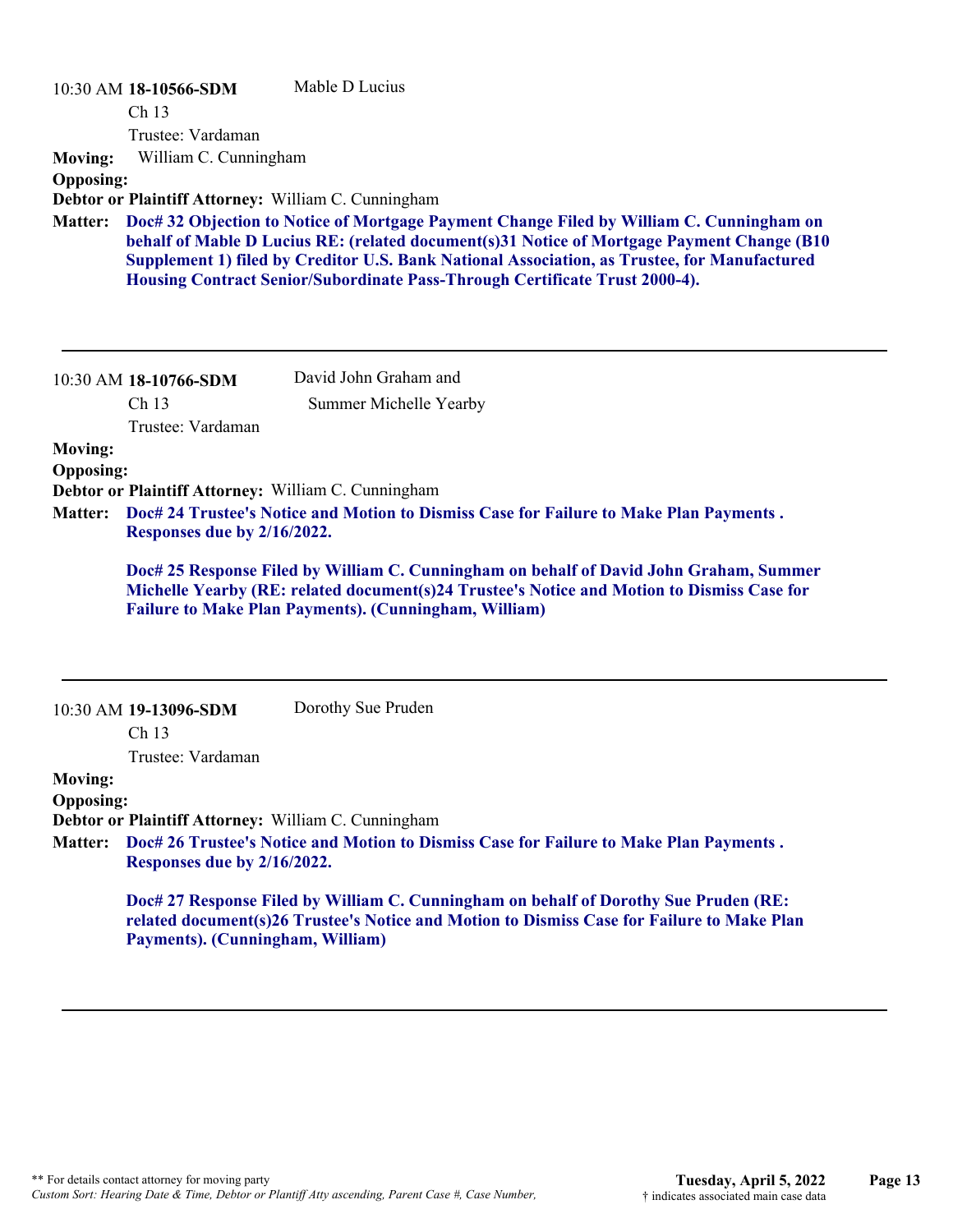| <b>Moving:</b><br><b>Opposing:</b><br><b>Matter:</b> | 10:30 AM 19-13399-SDM<br>Ch <sub>13</sub><br>Trustee: Vardaman<br>Debtor or Plaintiff Attorney: William C. Cunningham<br>Responses due by 3/22/2022.<br>Payments). (Cunningham, William) | Lee Ashley Singleton<br>Doc# 24 Trustee's Notice and Motion to Dismiss Case for Failure to Make Plan Payments.<br>Doc# 25 Response Filed by William C. Cunningham on behalf of Lee Ashley Singleton (RE:<br>related document(s)24 Trustee's Notice and Motion to Dismiss Case for Failure to Make Plan |
|------------------------------------------------------|------------------------------------------------------------------------------------------------------------------------------------------------------------------------------------------|--------------------------------------------------------------------------------------------------------------------------------------------------------------------------------------------------------------------------------------------------------------------------------------------------------|
| <b>Moving:</b><br><b>Opposing:</b><br><b>Matter:</b> | 10:30 AM 21-10003-SDM<br>Ch <sub>13</sub><br>Trustee: Vardaman<br>Debtor or Plaintiff Attorney: William C. Cunningham<br>Responses due by 2/16/2022.<br>(Cunningham, William)            | Bobby J Hodges<br>Doc# 16 Trustee's Notice and Motion to Dismiss Case for Failure to Make Plan Payments.<br>Doc# 17 Response Filed by William C. Cunningham on behalf of Bobby J Hodges (RE: related<br>document(s)16 Trustee's Notice and Motion to Dismiss Case for Failure to Make Plan Payments).  |
| <b>Moving:</b><br><b>Opposing:</b><br>Matter:        | 10:30 AM 21-11911-SDM<br>Ch <sub>13</sub><br>Trustee: Vardaman<br>Debtor or Plaintiff Attorney: William C. Cunningham<br>Responses due by 2/16/2022.                                     | Tranessa Lashay Spann<br>Doc# 16 Trustee's Notice and Motion to Dismiss Case for Failure to Make Plan Payments.                                                                                                                                                                                        |

**Doc# 17 Response Filed by William C. Cunningham on behalf of Tranessa Lashay Spann (RE: related document(s)16 Trustee's Notice and Motion to Dismiss Case for Failure to Make Plan Payments). (Cunningham, William)**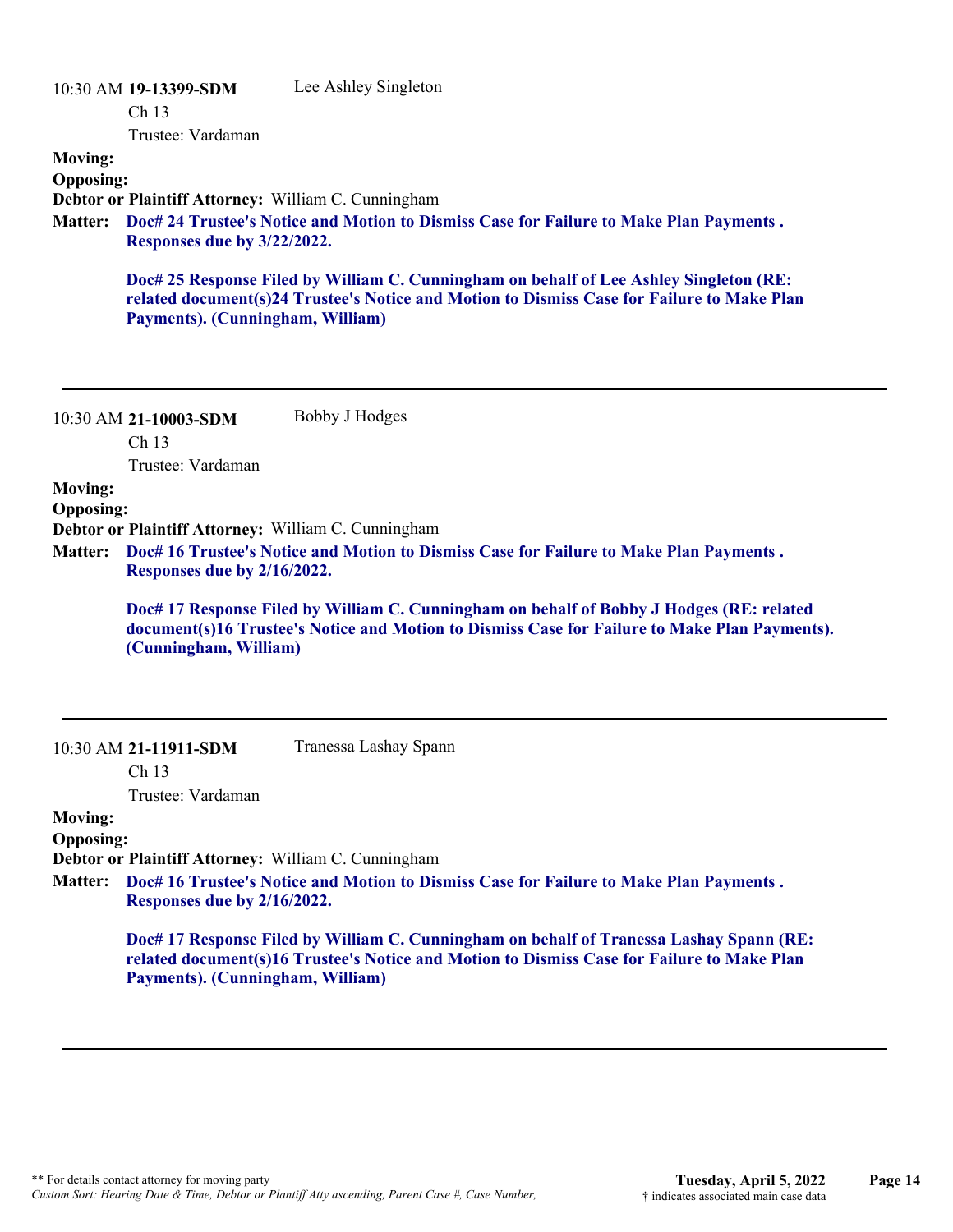|                  | 10:30 AM 22-10127-SDM        | Virginia Faye Graham                                                                                                                                                                                                                    |
|------------------|------------------------------|-----------------------------------------------------------------------------------------------------------------------------------------------------------------------------------------------------------------------------------------|
|                  | Ch <sub>13</sub>             |                                                                                                                                                                                                                                         |
|                  | Trustee: Vardaman            |                                                                                                                                                                                                                                         |
| <b>Moving:</b>   | Kelli Michelle Stevens       |                                                                                                                                                                                                                                         |
| <b>Opposing:</b> |                              |                                                                                                                                                                                                                                         |
|                  |                              | Debtor or Plaintiff Attorney: William C. Cunningham                                                                                                                                                                                     |
|                  | of Gulfco of Mississippi LLC | Matter: Doc# 15 Objection to Confirmation of Chapter 13 Plan Filed by Kelli Michelle Stevens on behalf                                                                                                                                  |
|                  |                              | Doc# 17 Response Filed by William C. Cunningham on behalf of Virginia Faye Graham (RE:<br>related document(s)15 Objection to Confirmation of the Chapter 13 Plan filed by Creditor Gulfco<br>of Mississippi LLC). (Cunningham, William) |

10:30 AM **22-10204-SDM**  Ch 13 Trustee: Vardaman Ronnie Carrol Rodgers **Moving:** Natalie K. Brown **Opposing: Debtor or Plaintiff Attorney:** William C. Cunningham **Doc# 16 Objection to Confirmation of Chapter 13 Plan (2016 Trail 27RKS Travel Trailer) Filed Matter: by Natalie K. Brown on behalf of BANK OF AMERICA, N.A. (Attachments: # 1 Exhibit) Doc# 18 Response Filed by William C. Cunningham on behalf of Ronnie Carrol Rodgers (RE:**

**related document(s)16 Objection to Confirmation of the Chapter 13 Plan filed by Creditor BANK OF AMERICA, N.A.). (Cunningham, William)**

10:30 AM **16-13768-SDM** 

Frankie D Dickerson, Sr.

Ch 13

Trustee: Vardaman

#### **Moving: Opposing:**

**Debtor or Plaintiff Attorney:** Robert Gambrell

**Doc# 65 Trustee's Notice and Motion to Dismiss Case for Failure to Make Plan Payments . Matter: Responses due by 2/16/2022.**

> **Doc# 66 Response to Trustee's Motion to Dismiss Filed by Robert Gambrell on behalf of Frankie D Dickerson Sr. (RE: related document(s)65 Trustee's Notice and Motion to Dismiss Case for Failure to Make Plan Payments). (Gambrell, Robert)**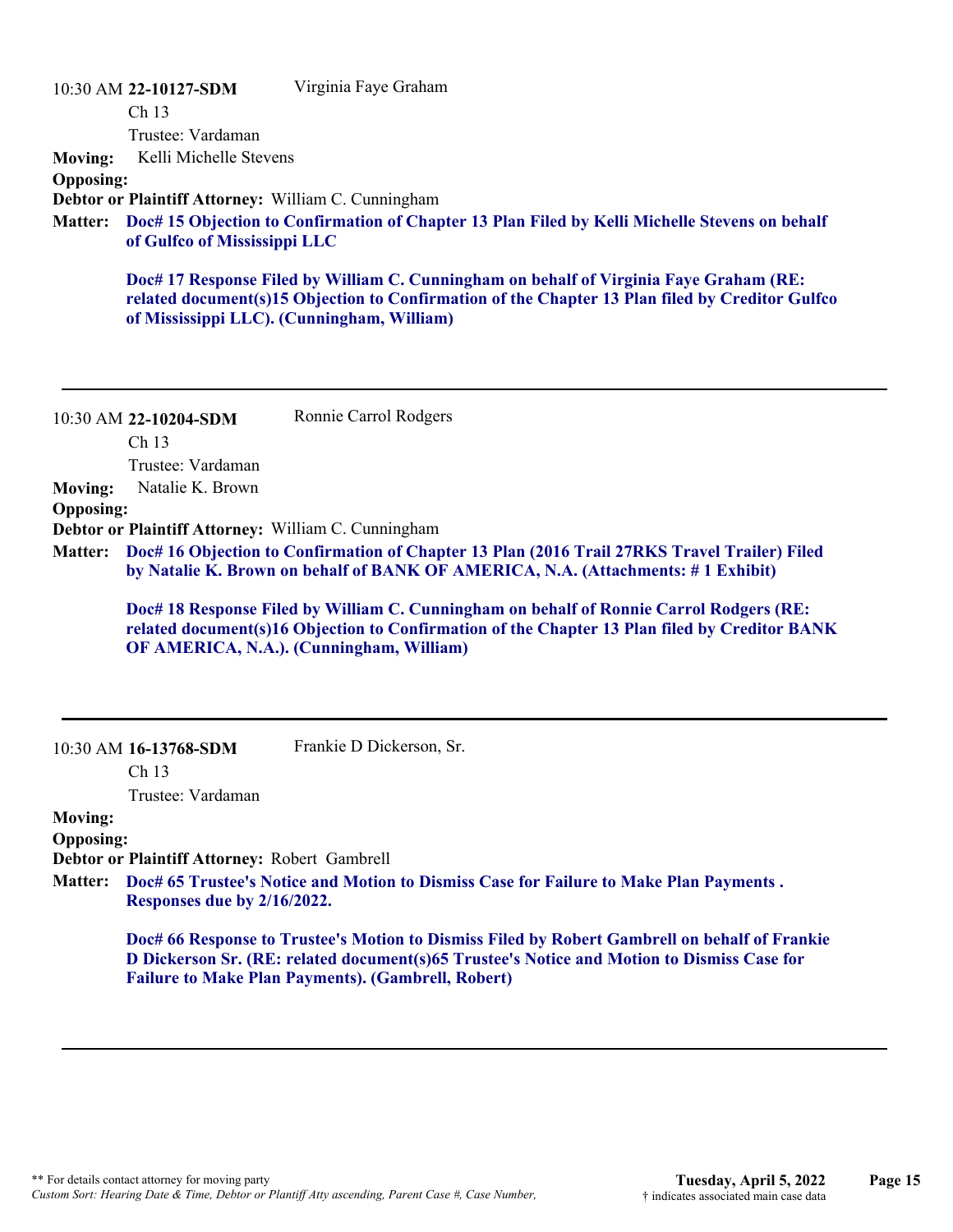|                                    | 10:30 AM 20-10861-SDM                         | Lyndon B. Montgomery                                                                                                                                                                                                              |
|------------------------------------|-----------------------------------------------|-----------------------------------------------------------------------------------------------------------------------------------------------------------------------------------------------------------------------------------|
|                                    | Ch 13                                         |                                                                                                                                                                                                                                   |
|                                    | Trustee: Vardaman                             |                                                                                                                                                                                                                                   |
| <b>Moving:</b>                     | Robert Gambrell                               |                                                                                                                                                                                                                                   |
| <b>Opposing:</b>                   |                                               |                                                                                                                                                                                                                                   |
|                                    | Debtor or Plaintiff Attorney: Robert Gambrell |                                                                                                                                                                                                                                   |
| <b>Matter:</b>                     |                                               | Doc# 45 Motion to Sell Property Outside Ordinary Course of Business Filed by Robert Gambrell<br>on behalf of Lyndon B. Montgomery. (Attachments: #1 Proposed Order)                                                               |
|                                    |                                               | Doc# 50 Objection Filed by Terre M. Vardaman on behalf of Terre M. Vardaman (RE: related<br>document(s)45 Motion to Sell Property Outside Ordinary Course of Business filed by Debtor<br>Lyndon B. Montgomery). (Vardaman, Terre) |
|                                    | 10:30 AM 19-11448-SDM<br>Ch <sub>13</sub>     | Nickie Gillespie                                                                                                                                                                                                                  |
|                                    | Trustee: Vardaman                             |                                                                                                                                                                                                                                   |
| <b>Moving:</b>                     |                                               |                                                                                                                                                                                                                                   |
| <b>Opposing:</b>                   |                                               |                                                                                                                                                                                                                                   |
|                                    | Debtor or Plaintiff Attorney: Peggy M. Hodges |                                                                                                                                                                                                                                   |
| <b>Matter:</b>                     | Responses due by 2/16/2022.                   | Doc# 50 Trustee's Notice and Motion to Dismiss Case for Failure to Make Plan Payments.                                                                                                                                            |
|                                    | (Hodges, Peggy)                               | Doc# 51 Response Filed by Peggy M. Hodges on behalf of Nickie Gillespie (RE: related<br>document(s)50 Trustee's Notice and Motion to Dismiss Case for Failure to Make Plan Payments).                                             |
|                                    | 10:30 AM 19-13801-SDM                         | Barbara Williams                                                                                                                                                                                                                  |
|                                    | Ch <sub>13</sub>                              |                                                                                                                                                                                                                                   |
|                                    | Trustee: Vardaman                             |                                                                                                                                                                                                                                   |
| <b>Moving:</b><br><b>Opposing:</b> | Debtor or Plaintiff Attorney: John F Hughes   |                                                                                                                                                                                                                                   |
| <b>Matter:</b>                     | Responses due by 2/16/2022.                   | Doc# 60 Trustee's Notice and Motion to Dismiss Case for Failure to Make Plan Payments.                                                                                                                                            |
|                                    | (Hughes, John)                                | Doc# 61 Response Filed by John F Hughes on behalf of Barbara Williams (RE: related<br>document(s)60 Trustee's Notice and Motion to Dismiss Case for Failure to Make Plan Payments).                                               |
|                                    |                                               |                                                                                                                                                                                                                                   |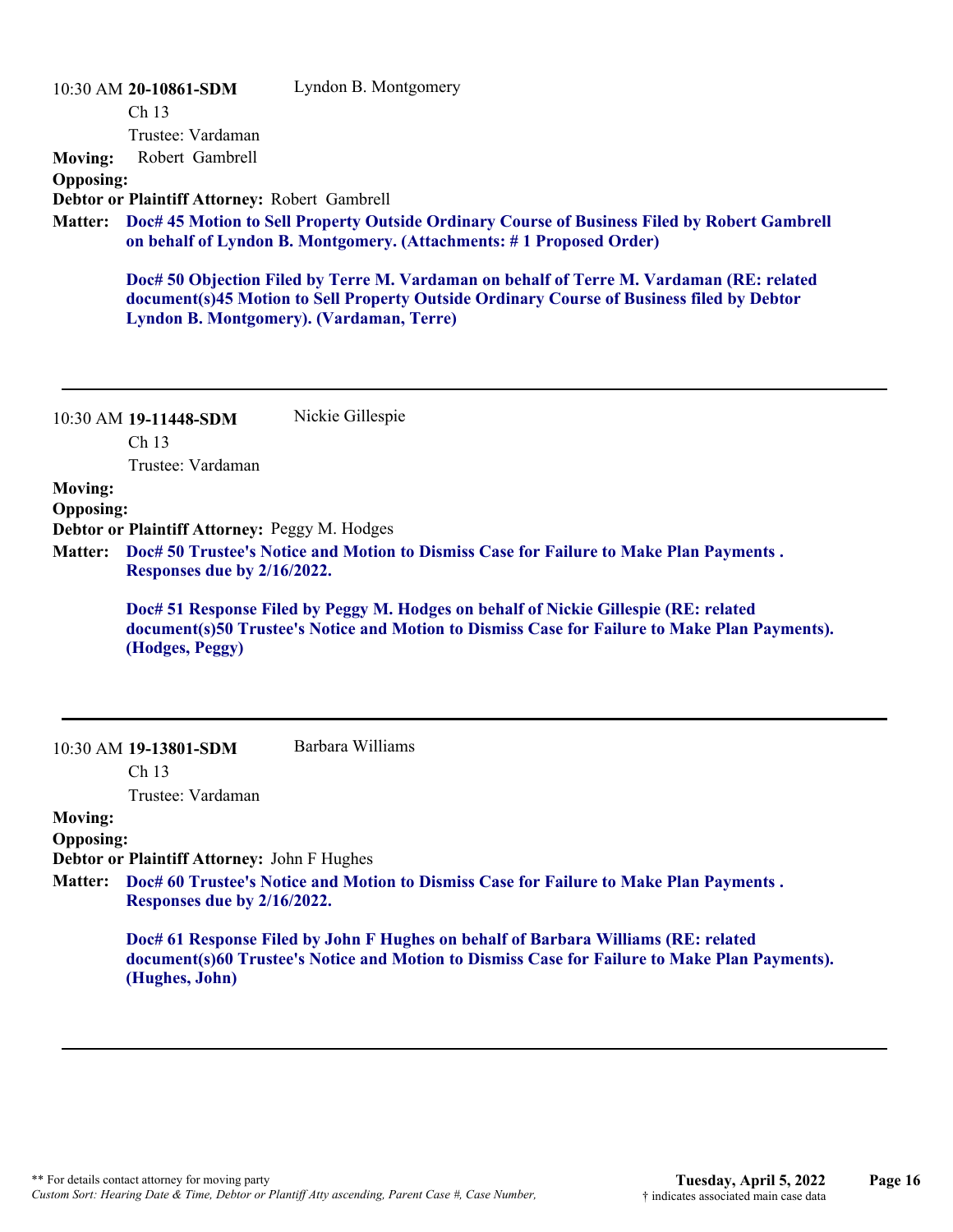|                  | 10:30 AM 19-15226-SDM                              | Trakesha Tyiana Foster                                                                       |
|------------------|----------------------------------------------------|----------------------------------------------------------------------------------------------|
|                  | Ch <sub>13</sub>                                   |                                                                                              |
|                  | Trustee: Vardaman                                  |                                                                                              |
| Moving:          | John F Hughes                                      |                                                                                              |
| <b>Opposing:</b> |                                                    |                                                                                              |
|                  | <b>Debtor or Plaintiff Attorney: John F Hughes</b> |                                                                                              |
|                  |                                                    | Matter: Doc# 64 Motion to Borrow Filed by John F Hughes on behalf of Trakesha Tyiana Foster. |
|                  |                                                    |                                                                                              |

**Doc# 70 Objection Filed by Terre M. Vardaman on behalf of Terre M. Vardaman (RE: related document(s)64 Motion to Borrow filed by Debtor Trakesha Tyiana Foster). (Vardaman, Terre)**

10:30 AM **21-10316-SDM**  Ch 13 Trustee: Vardaman Sheri Harshaw **Moving:** John F Hughes **Opposing: Debtor or Plaintiff Attorney:** John F Hughes **Doc# 27 Motion to Borrow Filed by John F Hughes on behalf of Sheri Harshaw. (Attachments: # Matter: 1 Home Purchase Agreement)**

> **Doc# 31 Objection Filed by Terre M. Vardaman on behalf of Terre M. Vardaman (RE: related document(s)27 Motion to Borrow filed by Debtor Sheri Harshaw). (Vardaman, Terre)**

|                  | 10:30 AM 21-12298-SDM                               | Bessie M. Gillespie                                                                                |
|------------------|-----------------------------------------------------|----------------------------------------------------------------------------------------------------|
|                  | Ch <sub>7</sub>                                     |                                                                                                    |
|                  | Trustee: Applewhite                                 |                                                                                                    |
| <b>Moving:</b>   | Stephanie L. Mallette                               |                                                                                                    |
| <b>Opposing:</b> |                                                     |                                                                                                    |
|                  | Debtor or Plaintiff Attorney: Stephanie L. Mallette |                                                                                                    |
| <b>Matter:</b>   |                                                     | Doc# 24 Motion to Avoid Lien on Household Goods under Section 522(f)(1)(B)(i) Family Choice        |
|                  |                                                     | <b>Financial Filed by Stephanie L. Mallette on behalf of Bessie M. Gillespie. (Attachments: #1</b> |
|                  | <b>Proposed Order)</b>                              |                                                                                                    |
|                  |                                                     | Doc# 46 Response to Motion to Avoid Lien Filed by B. Joey Hood II on behalf of Family Choice       |
|                  |                                                     | Financial Inc.,-Starkville Branch c/o B. Joey Hood, II. (RE: related document(s)24 Motion to       |

**Avoid Lien on Household Goods 522(f)(1)(B)(i) filed by Debtor Bessie M. Gillespie). (Hood, B.)**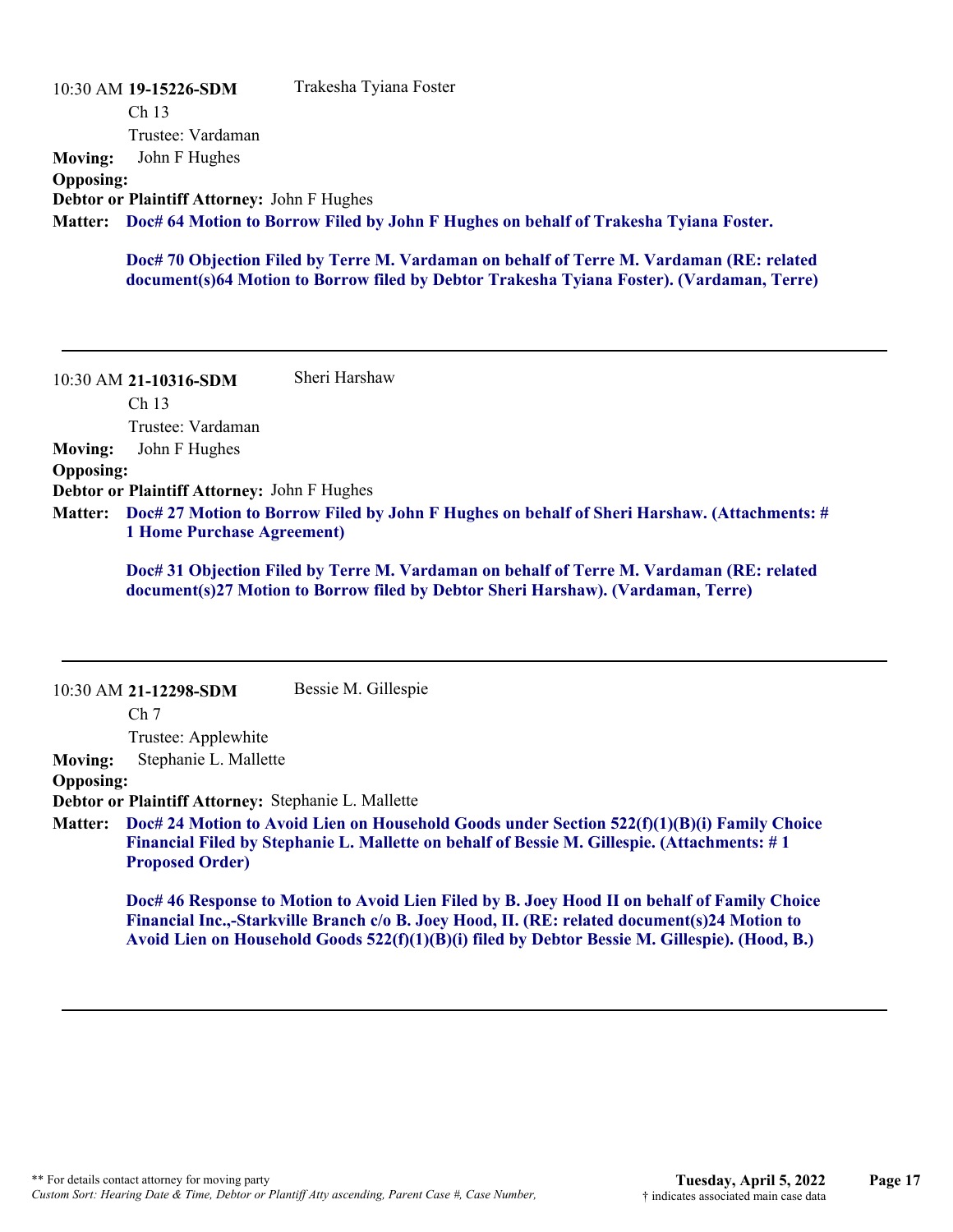10:30 AM **21-12298-SDM**  Bessie M. Gillespie

Ch 7

Trustee: Applewhite **Moving:** Stephanie L. Mallette

**Opposing:**

**Debtor or Plaintiff Attorney:** Stephanie L. Mallette

**Doc# 22 Motion to Avoid Lien on Household Goods under Section 522(f)(1)(B)(i) Tower Loan of Matter: Mississippi Filed by Stephanie L. Mallette on behalf of Bessie M. Gillespie. (Attachments: # 1 Proposed Order)**

**Doc# 49 Response Filed by Kelli Michelle Stevens on behalf of Tower Loan of Mississippi LLC (RE: related document(s)22 Motion to Avoid Lien on Household Goods 522(f)(1)(B)(i) filed by Debtor Bessie M. Gillespie). (Stevens, Kelli)**

10:30 AM **21-11688-SDM**  Ch 13 Trustee: Vardaman Gerry R Moore

**Moving:**

**Opposing:**

**Debtor or Plaintiff Attorney:** Dalton Middleton

**Doc# 12 Trustee's Notice and Motion to Dismiss Case for Failure to Make Plan Payments . Matter: Responses due by 2/16/2022.**

> **Doc# 13 Response Filed by Dalton Middleton on behalf of Gerry R Moore (RE: related document(s)12 Trustee's Notice and Motion to Dismiss Case for Failure to Make Plan Payments). (Middleton, Dalton)**

| 10:30 AM 22-10157-SDM | Brenda R Mosby |
|-----------------------|----------------|
|-----------------------|----------------|

Ch 13 Trustee: Vardaman

**Moving:** Terre M. Vardaman

#### **Opposing:**

**Debtor or Plaintiff Attorney:** Dalton Middleton

**Doc# 13 Objection to Confirmation of Chapter 13 Plan Filed by Terre M. Vardaman on behalf of Matter: Terre M. Vardaman**

**Doc# 18 Response Filed by Dalton Middleton on behalf of Brenda R Mosby (RE: related document(s)13 Objection to Confirmation of the Chapter 13 Plan filed by Trustee Terre M. Vardaman). (Middleton, Dalton)**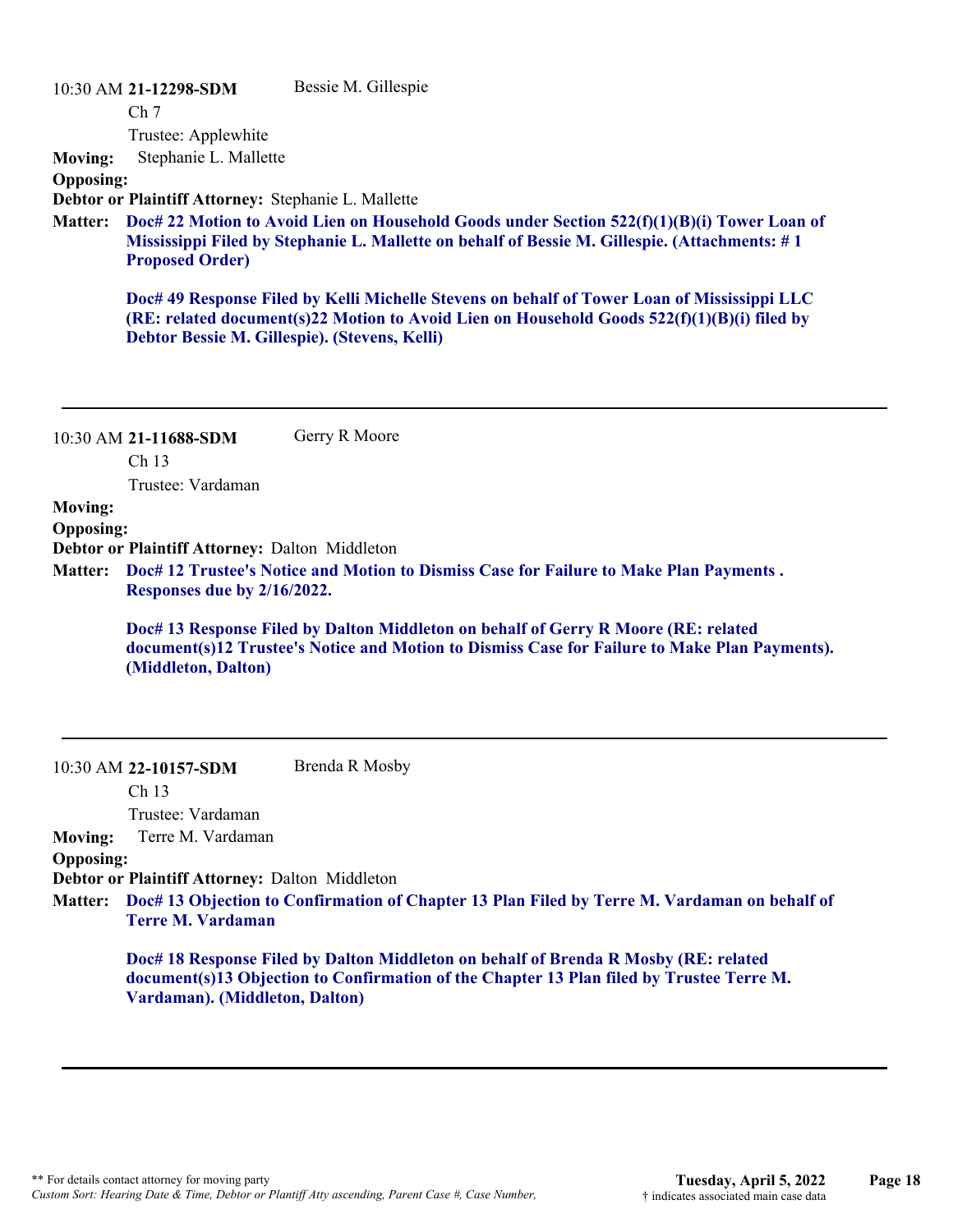|                  | 10:30 AM 22-10255-SDM                          | <b>Bradley S Blevins</b>                                                                                                                                                                       |
|------------------|------------------------------------------------|------------------------------------------------------------------------------------------------------------------------------------------------------------------------------------------------|
|                  | Ch <sub>13</sub>                               |                                                                                                                                                                                                |
|                  | Trustee: Vardaman                              |                                                                                                                                                                                                |
| <b>Moving:</b>   | B. Joey Hood II                                |                                                                                                                                                                                                |
| <b>Opposing:</b> |                                                |                                                                                                                                                                                                |
|                  | Debtor or Plaintiff Attorney: Dalton Middleton |                                                                                                                                                                                                |
| <b>Matter:</b>   | (Attachments: #1 Exhibit) (Hood, B.)           | Doc# 18 Objection to Confirmation of Chapter 13 Plan Filed by B. Joey Hood II on behalf of First<br>Metropolitan Financial Services - Tupelo Branch c/o B. Joey Hood, II Attorney at Law, PLLC |
|                  | 10:30 AM 22-10264-SDM                          | Martin L Stafford                                                                                                                                                                              |
|                  | Ch <sub>13</sub>                               |                                                                                                                                                                                                |
|                  | Trustee: Vardaman                              |                                                                                                                                                                                                |
| <b>Moving:</b>   | B. Joey Hood II                                |                                                                                                                                                                                                |
| <b>Opposing:</b> |                                                |                                                                                                                                                                                                |
|                  | Debtor or Plaintiff Attorney: Dalton Middleton |                                                                                                                                                                                                |
| <b>Matter:</b>   |                                                | Doc# 15 Objection to Confirmation of Chapter 13 Plan Filed by B. Joey Hood II on behalf of<br>Family Choice Financial Inc. - Amory Branch c/o B. Joey Hood, II. (Attachments: #1 Exhibit)      |

**(Hood, B.)**

|                  | 10:30 AM 22-10315-SDM                          | David H. Melton                                                                                                                                                             |
|------------------|------------------------------------------------|-----------------------------------------------------------------------------------------------------------------------------------------------------------------------------|
|                  | Ch <sub>13</sub>                               |                                                                                                                                                                             |
|                  | Trustee: Vardaman                              |                                                                                                                                                                             |
| <b>Moving:</b>   | Edward E. Lawler Jr.                           |                                                                                                                                                                             |
| <b>Opposing:</b> |                                                |                                                                                                                                                                             |
|                  | Debtor or Plaintiff Attorney: Dalton Middleton |                                                                                                                                                                             |
|                  |                                                | Matter: Doc# 12 Objection to Confirmation of Chapter 13 Plan Filed by Edward E. Lawler Jr. on behalf<br>of 21st Mortgage Corporation (Attachments: #1 Exhibit A - Contract) |

|                  | 10:30 AM 22-10333-SDM                          | Christopher S. Jacobs                                                                                                                                                                                                                                           |
|------------------|------------------------------------------------|-----------------------------------------------------------------------------------------------------------------------------------------------------------------------------------------------------------------------------------------------------------------|
|                  | Ch <sub>13</sub>                               |                                                                                                                                                                                                                                                                 |
|                  | Trustee: Vardaman                              |                                                                                                                                                                                                                                                                 |
| <b>Moving:</b>   | Arch W. Bullard                                |                                                                                                                                                                                                                                                                 |
| <b>Opposing:</b> |                                                |                                                                                                                                                                                                                                                                 |
|                  | Debtor or Plaintiff Attorney: Dalton Middleton |                                                                                                                                                                                                                                                                 |
|                  |                                                | Matter: Doc# 11 Motion for Relief from Stay (Codebtor or Child Support) Filed by Arch W. Bullard on<br>behalf of Small Loans, Inc., (Attachments: #1 Exhibit A - Loan Documents #2 Exhibit B -<br>Certificate of Title #3 Exhibit C - UCC Financial Statements) |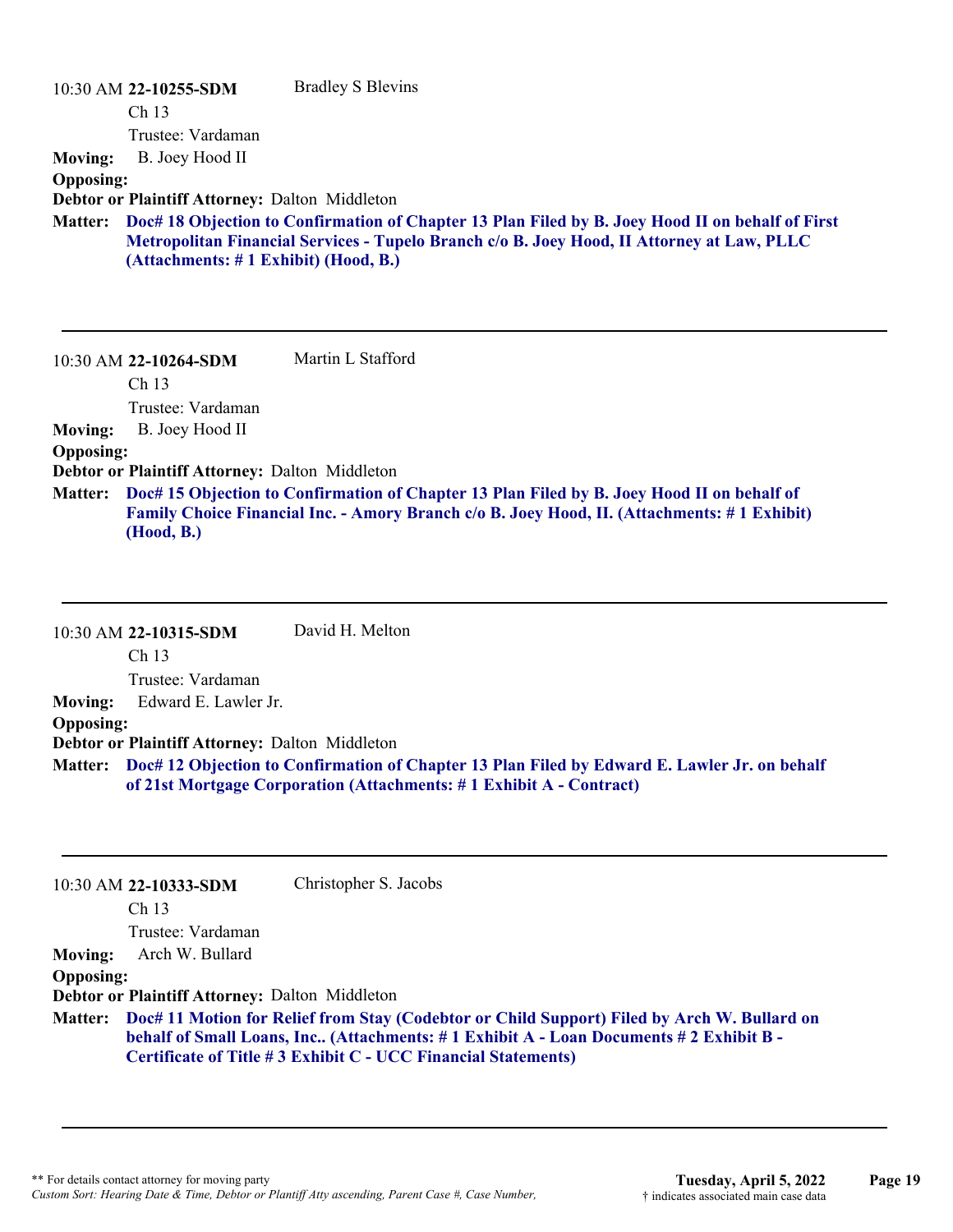|                  | 10:30 AM 21-12447-SDM                               | Terdarin Sherrod Whitfield                                                                                                                                                                                                                                                               |
|------------------|-----------------------------------------------------|------------------------------------------------------------------------------------------------------------------------------------------------------------------------------------------------------------------------------------------------------------------------------------------|
|                  | Ch 13                                               |                                                                                                                                                                                                                                                                                          |
|                  | Trustee: Vardaman                                   |                                                                                                                                                                                                                                                                                          |
| <b>Moving:</b>   | Gregory J. Walsh                                    |                                                                                                                                                                                                                                                                                          |
| <b>Opposing:</b> |                                                     |                                                                                                                                                                                                                                                                                          |
|                  | Debtor or Plaintiff Attorney: Heidi Schneller Milam |                                                                                                                                                                                                                                                                                          |
| <b>Matter:</b>   |                                                     | Doc# 23 Objection to Confirmation of Chapter 13 Plan with Exhibits Filed by Gregory J. Walsh<br>on behalf of Hyundai Capital America d/b/a Hyundai Motor Finance Modified on 2/3/2022.<br>Duplicate entry. . Modified on 2/9/2022 to reverse. Per Filer, not a duplicate. Obj to be set. |
|                  | 10:30 AM 21-12447-SDM                               | Terdarin Sherrod Whitfield                                                                                                                                                                                                                                                               |
|                  | Ch <sub>13</sub>                                    |                                                                                                                                                                                                                                                                                          |
|                  | Trustee: Vardaman                                   |                                                                                                                                                                                                                                                                                          |
| <b>Moving:</b>   | Gregory J. Walsh                                    |                                                                                                                                                                                                                                                                                          |
| <b>Opposing:</b> |                                                     |                                                                                                                                                                                                                                                                                          |
|                  | Debtor or Plaintiff Attorney: Heidi Schneller Milam |                                                                                                                                                                                                                                                                                          |
| <b>Matter:</b>   |                                                     | Doc# 24 Objection to Confirmation of Chapter 13 Plan with Exhibits Filed by Gregory J. Walsh<br>on behalf of Hyundai Capital America d/b/a Hyundai Motor Finance                                                                                                                         |

Ch 13 Trustee: Vardaman **Moving: Opposing: Debtor or Plaintiff Attorney:** R. Gawyn Mitchell **Doc# 63 Trustee's Notice and Motion to Dismiss Case for Failure to Make Plan Payments . Matter: Responses due by 2/16/2022.**

Jason Morris

**Doc# 64 Response Filed by R. Gawyn Mitchell on behalf of Jason Morris (RE: related document(s)63 Trustee's Notice and Motion to Dismiss Case for Failure to Make Plan Payments). (Mitchell, R.)**

10:30 AM **17-13026-SDM**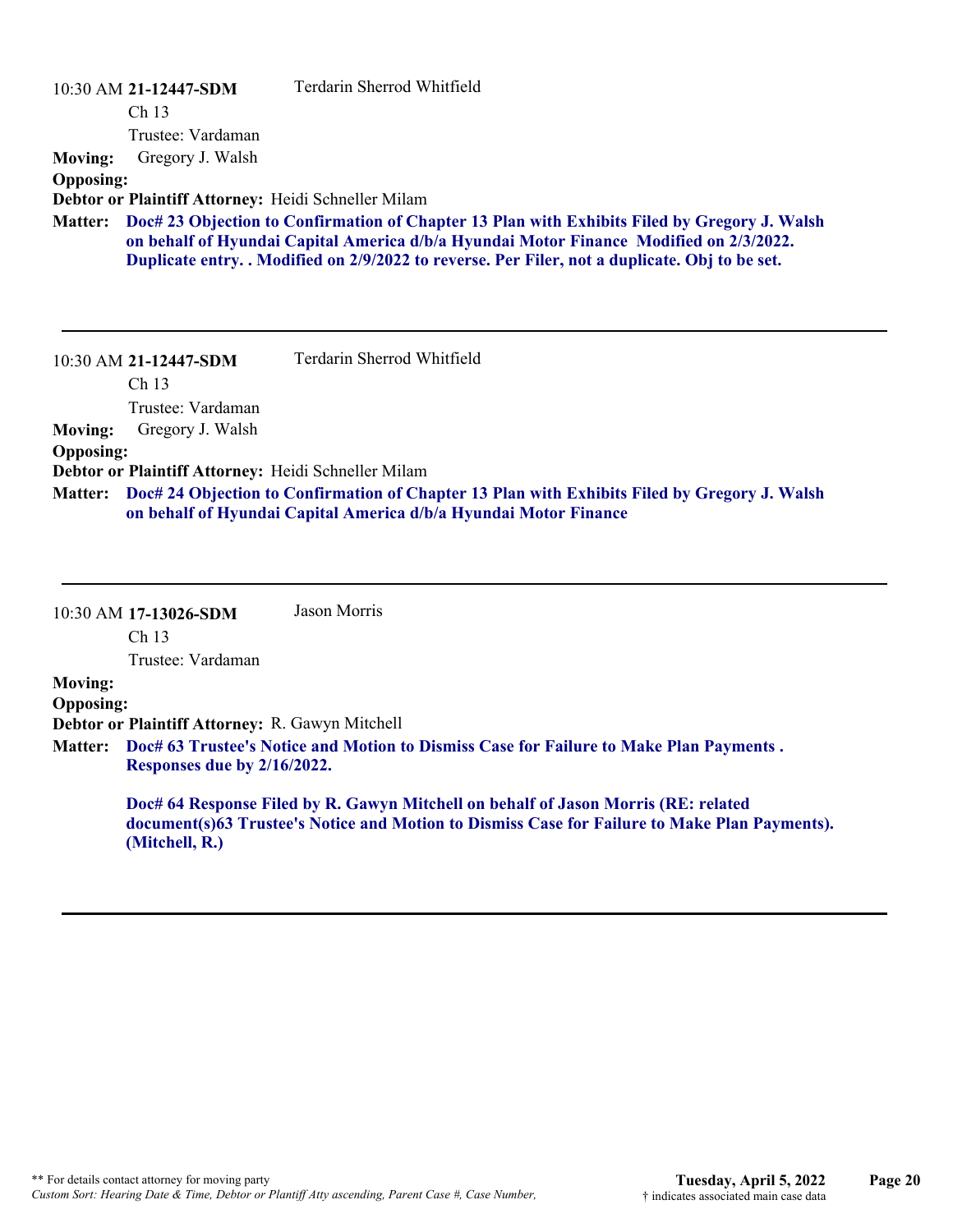#### 10:30 AM **17-14113-SDM**  Ch 13 Trustee: Vardaman Krisha Lathan **Moving: Opposing: Debtor or Plaintiff Attorney:** R. Gawyn Mitchell **Doc# 44 Trustee's Notice and Motion to Dismiss Case for Failure to Make Plan Payments . Matter: Responses due by 2/16/2022. Doc# 45 Response Filed by R. Gawyn Mitchell on behalf of Krisha Lathan (RE: related document(s)44 Trustee's Notice and Motion to Dismiss Case for Failure to Make Plan Payments). (Mitchell, R.)**

10:30 AM **18-12672-SDM**  Ch 13 Trustee: Vardaman Latisha C. Tucker

**Moving:**

**Opposing:**

**Debtor or Plaintiff Attorney:** R. Gawyn Mitchell

**Doc# 41 Trustee's Notice and Motion to Dismiss Case for Failure to Make Plan Payments . Matter: Responses due by 2/16/2022.**

> **Doc# 42 Response Filed by R. Gawyn Mitchell on behalf of Latisha C. Tucker (RE: related document(s)41 Trustee's Notice and Motion to Dismiss Case for Failure to Make Plan Payments). (Mitchell, R.)**

10:30 AM **18-13975-SDM**  Annette Jefferson

Ch 13

Trustee: Vardaman

**Moving:** Kimberly D. Putnam

#### **Opposing:**

**Debtor or Plaintiff Attorney:** R. Gawyn Mitchell

**Doc# 34 Motion to Abandon ., Motion for Adequate Protection , Motion for Relief from Stay . Matter: Filed by Kimberly D. Putnam on behalf of Wells Fargo Bank, N.A..**

**Doc# 37 Response Filed by R. Gawyn Mitchell on behalf of Annette Jefferson (RE: related document(s)34 Motion to Abandon filed by Creditor Wells Fargo Bank, N.A., Motion for Adequate Protection, Motion for Relief From Stay). (Mitchell, R.)**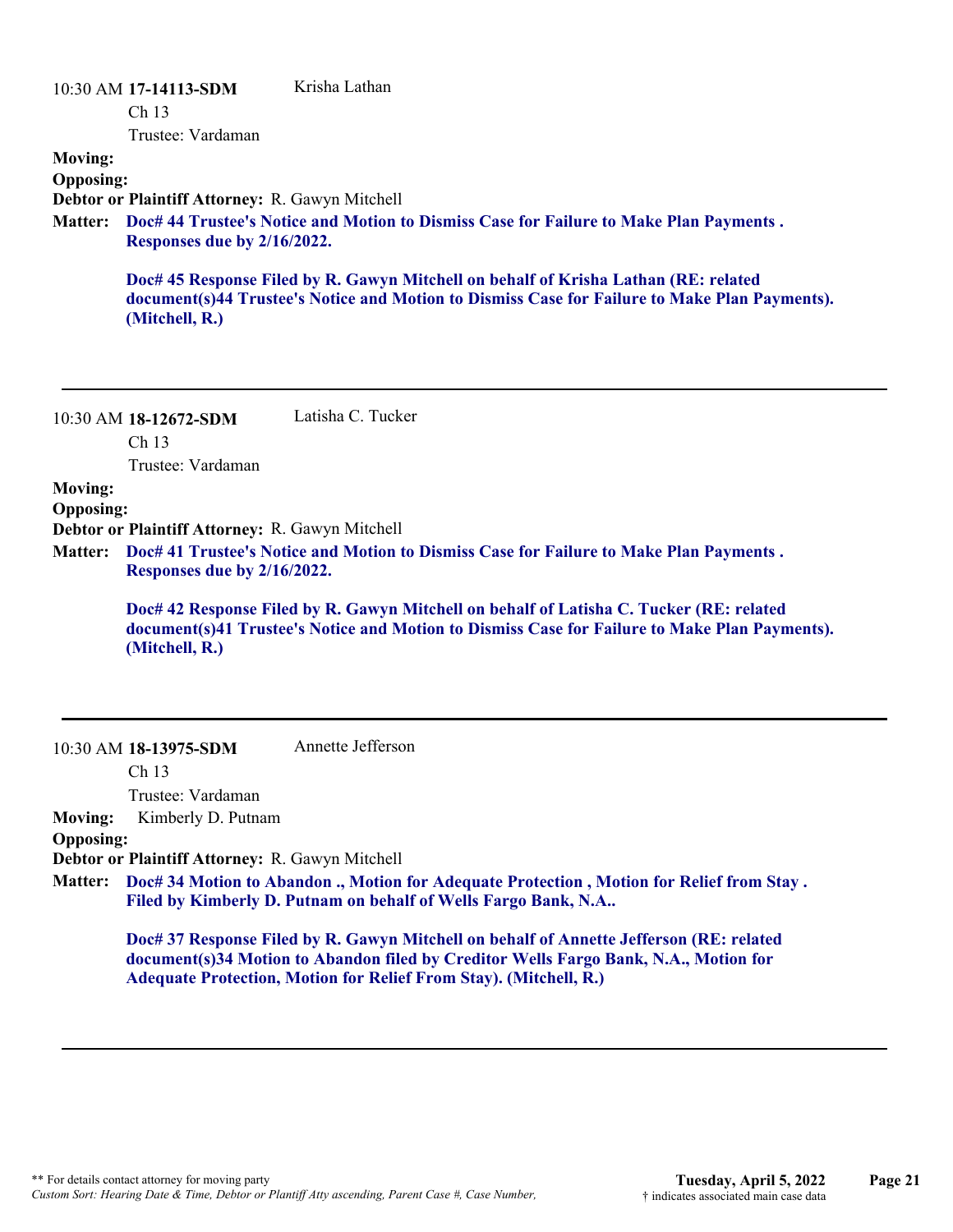|                  | 10:30 AM 18-14080-SDM                           | Ruth R. Gibson                                                                                                                                                                        |
|------------------|-------------------------------------------------|---------------------------------------------------------------------------------------------------------------------------------------------------------------------------------------|
|                  | Ch <sub>13</sub>                                |                                                                                                                                                                                       |
|                  | Trustee: Vardaman                               |                                                                                                                                                                                       |
| <b>Moving:</b>   |                                                 |                                                                                                                                                                                       |
| <b>Opposing:</b> |                                                 |                                                                                                                                                                                       |
|                  | Debtor or Plaintiff Attorney: R. Gawyn Mitchell |                                                                                                                                                                                       |
| <b>Matter:</b>   |                                                 | Doc# 27 Trustee's Notice and Motion to Dismiss Case for Failure to Make Plan Payments.                                                                                                |
|                  | Responses due by 2/16/2022.                     |                                                                                                                                                                                       |
|                  | (Mitchell, R.)                                  | Doc# 28 Response Filed by R. Gawyn Mitchell on behalf of Ruth R. Gibson (RE: related<br>document(s)27 Trustee's Notice and Motion to Dismiss Case for Failure to Make Plan Payments). |
|                  |                                                 |                                                                                                                                                                                       |

| $10:30$ AM $18-14425-SDM$ | Rhonda McMorris |
|---------------------------|-----------------|
| Ch <sub>13</sub>          |                 |
| Trustee: Vardaman         |                 |

**Moving:**

**Opposing:**

**Debtor or Plaintiff Attorney:** R. Gawyn Mitchell

**Doc# 15 Trustee's Notice and Motion to Dismiss Case for Failure to Make Plan Payments . Matter: Responses due by 2/16/2022.**

> **Doc# 16 Response Filed by R. Gawyn Mitchell on behalf of Rhonda McMorris (RE: related document(s)15 Trustee's Notice and Motion to Dismiss Case for Failure to Make Plan Payments). (Mitchell, R.)**

10:30 AM **19-10190-SDM** 

Amanda Jones Page

Ch 13

Trustee: Vardaman

#### **Moving: Opposing:**

**Debtor or Plaintiff Attorney:** R. Gawyn Mitchell

**Doc# 63 Trustee's Notice and Motion to Dismiss Case for Failure to Make Plan Payments . Matter: Responses due by 2/16/2022.**

> **Doc# 64 Response Filed by R. Gawyn Mitchell on behalf of Amanda Jones Page (RE: related document(s)63 Trustee's Notice and Motion to Dismiss Case for Failure to Make Plan Payments). (Mitchell, R.)**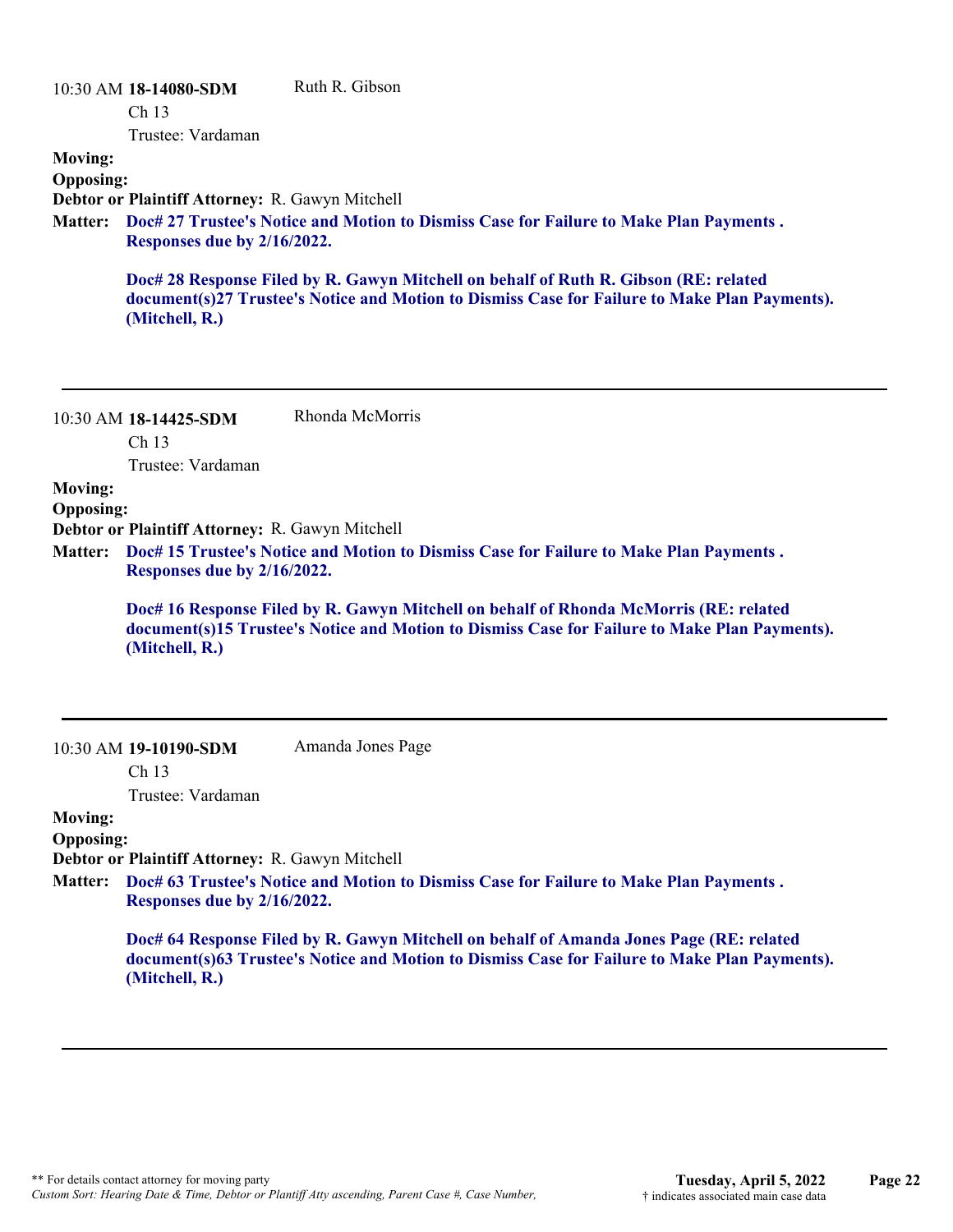|                  | 10:30 AM 19-11432-SDM                           | Jessica R. Pruitt                                                                                                                                                                        |
|------------------|-------------------------------------------------|------------------------------------------------------------------------------------------------------------------------------------------------------------------------------------------|
|                  | Ch <sub>13</sub>                                |                                                                                                                                                                                          |
|                  | Trustee: Vardaman                               |                                                                                                                                                                                          |
| <b>Moving:</b>   |                                                 |                                                                                                                                                                                          |
| <b>Opposing:</b> |                                                 |                                                                                                                                                                                          |
|                  | Debtor or Plaintiff Attorney: R. Gawyn Mitchell |                                                                                                                                                                                          |
| <b>Matter:</b>   |                                                 | Doc# 49 Trustee's Notice and Motion to Dismiss Case for Failure to Make Plan Payments.                                                                                                   |
|                  | Responses due by 2/16/2022.                     |                                                                                                                                                                                          |
|                  | (Mitchell, R.)                                  | Doc# 50 Response Filed by R. Gawyn Mitchell on behalf of Jessica R. Pruitt (RE: related<br>document(s)49 Trustee's Notice and Motion to Dismiss Case for Failure to Make Plan Payments). |
|                  |                                                 |                                                                                                                                                                                          |

| 10:30 AM 19-11636-SDM | Shanda M Rupert |
|-----------------------|-----------------|
| Ch <sub>13</sub>      |                 |
| Trustee: Vardaman     |                 |

**Moving:**

**Opposing:**

**Debtor or Plaintiff Attorney:** R. Gawyn Mitchell

**Doc# 21 Trustee's Notice and Motion to Dismiss Case for Failure to Make Plan Payments . Matter: Responses due by 2/16/2022.**

> **Doc# 22 Response Filed by R. Gawyn Mitchell on behalf of Shanda M Rupert (RE: related document(s)21 Trustee's Notice and Motion to Dismiss Case for Failure to Make Plan Payments). (Mitchell, R.)**

Christopher R. Townsel

Ch 13

Trustee: Vardaman

#### **Moving: Opposing:**

**Debtor or Plaintiff Attorney:** R. Gawyn Mitchell

**Doc# 41 Trustee's Notice and Motion to Dismiss Case for Failure to Make Plan Payments . Matter: Responses due by 2/16/2022.**

> **Doc# 42 Response Filed by R. Gawyn Mitchell on behalf of Christopher R. Townsel (RE: related document(s)41 Trustee's Notice and Motion to Dismiss Case for Failure to Make Plan Payments). (Mitchell, R.)**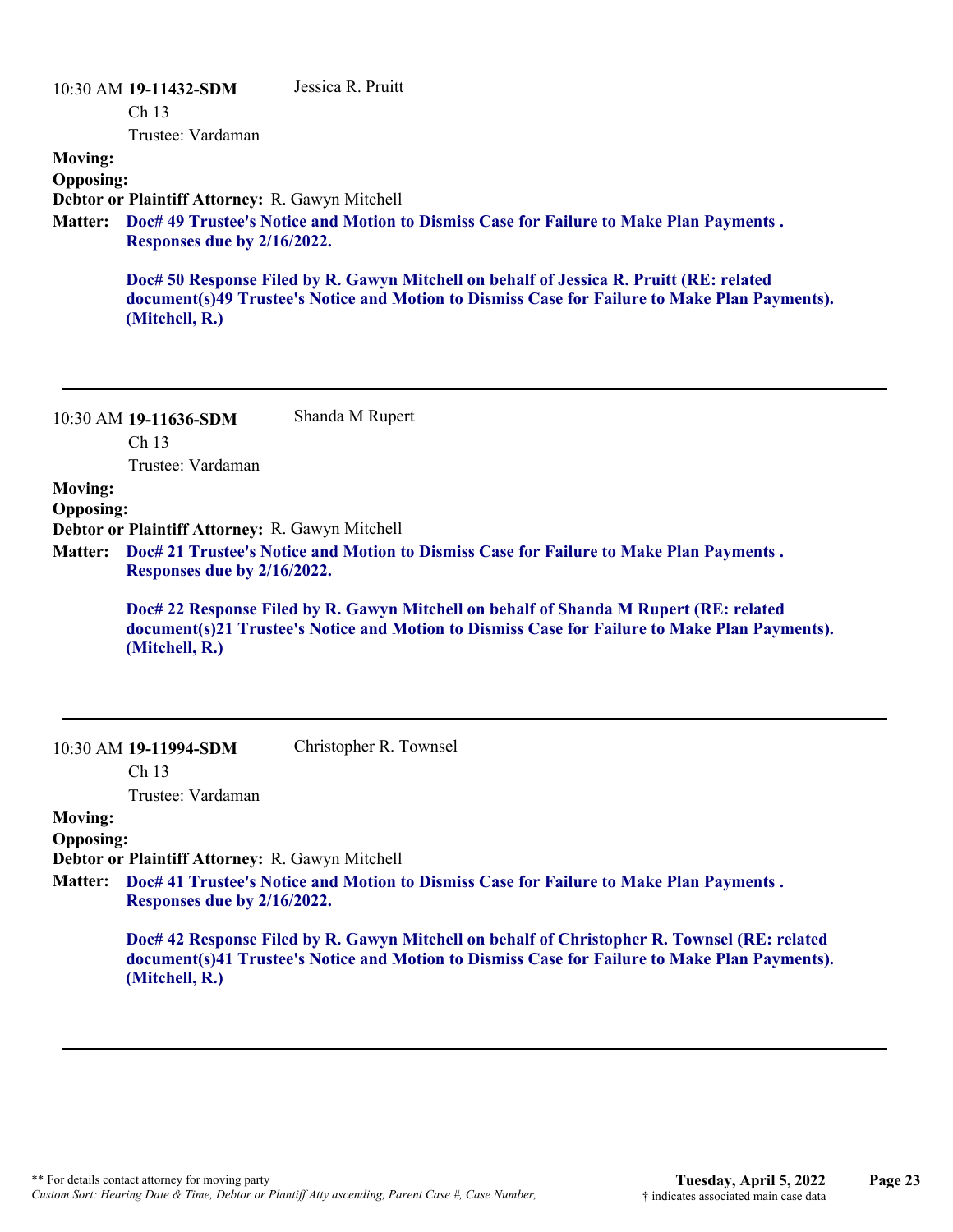|                  | 10:30 AM 19-13750-SDM                                  | Lamario Manning                                                                                                                                                                     |
|------------------|--------------------------------------------------------|-------------------------------------------------------------------------------------------------------------------------------------------------------------------------------------|
|                  | Ch <sub>13</sub>                                       |                                                                                                                                                                                     |
|                  | Trustee: Vardaman                                      |                                                                                                                                                                                     |
| <b>Moving:</b>   | R. Gawyn Mitchell                                      |                                                                                                                                                                                     |
| <b>Opposing:</b> |                                                        |                                                                                                                                                                                     |
|                  | <b>Debtor or Plaintiff Attorney: R. Gawyn Mitchell</b> |                                                                                                                                                                                     |
|                  |                                                        | Matter: Doc# 66 Objection to Claim of Mississippi Department of Human Services Filed by Lamario                                                                                     |
|                  |                                                        | Manning. Responses due by 2/14/2022. (Attachments: #1 Proposed Order) (Mitchell, R.)                                                                                                |
|                  |                                                        | Doc# 69 Response Filed by Constance Morrow on behalf of Mississippi Department of Human<br>Services (RE: related document(s)66 Objection to Claim filed by Debtor Lamario Manning). |

**(Morrow, Constance)**

| 10:30 AM 19-13803-SDM | Gregory M Giles |
|-----------------------|-----------------|
| Ch <sub>13</sub>      |                 |
| Trustee: Vardaman     |                 |

#### **Moving:**

**Opposing:**

**Debtor or Plaintiff Attorney:** R. Gawyn Mitchell

**Doc# 41 Trustee's Notice and Motion to Dismiss Case for Failure to Make Plan Payments . Matter: Responses due by 2/16/2022.**

**Doc# 42 Response Filed by R. Gawyn Mitchell on behalf of Gregory M Giles (RE: related document(s)41 Trustee's Notice and Motion to Dismiss Case for Failure to Make Plan Payments). (Mitchell, R.)**

10:30 AM **19-13803-SDM**  Gregory M Giles

Ch 13

Trustee: Vardaman

**Moving:** Olivia Spencer

#### **Opposing:**

**Debtor or Plaintiff Attorney:** R. Gawyn Mitchell

**Doc# 37 Motion for Relief from Stay ., Motion to Abandon as to a 2016 Ford Focus vehicle. Filed Matter: by Olivia Spencer on behalf of Ford Motor Credit Company LLC. (Attachments: # 1 Proposed Order)**

**Doc# 39 Response Filed by R. Gawyn Mitchell on behalf of Gregory M Giles (RE: related document(s)37 Motion for Relief From Stay filed by Creditor Ford Motor Credit Company LLC, Motion to Abandon). (Mitchell, R.)**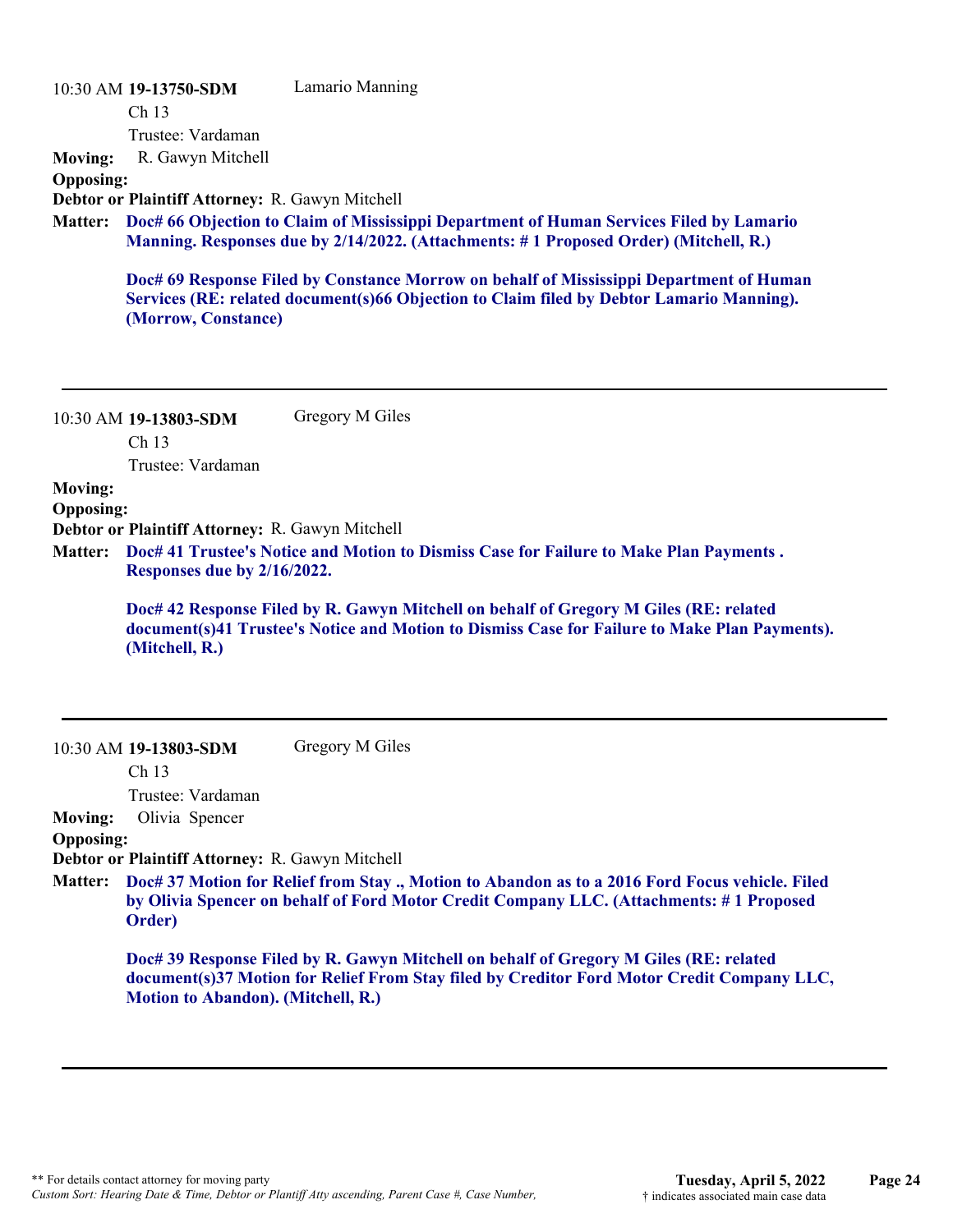| <b>Moving:</b><br><b>Opposing:</b><br><b>Matter:</b> | 10:30 AM 20-10942-SDM<br>Ch 13<br>Trustee: Vardaman<br>Debtor or Plaintiff Attorney: R. Gawyn Mitchell<br>Responses due by 2/16/2022.<br>(Mitchell, R.)            | Iker Young and<br>Ethel Young<br>Doc# 22 Trustee's Notice and Motion to Dismiss Case for Failure to Make Plan Payments.<br>Doc# 23 Response Filed by R. Gawyn Mitchell on behalf of Ethel Young, Iker Young (RE: related<br>document(s)22 Trustee's Notice and Motion to Dismiss Case for Failure to Make Plan Payments). |
|------------------------------------------------------|--------------------------------------------------------------------------------------------------------------------------------------------------------------------|---------------------------------------------------------------------------------------------------------------------------------------------------------------------------------------------------------------------------------------------------------------------------------------------------------------------------|
| <b>Moving:</b><br><b>Opposing:</b><br><b>Matter:</b> | 10:30 AM 20-11652-SDM<br>Ch <sub>13</sub><br>Trustee: Vardaman<br>Debtor or Plaintiff Attorney: R. Gawyn Mitchell<br>Responses due by 2/16/2022.<br>(Mitchell, R.) | Timothy A. Brooks<br>Doc# 66 Trustee's Notice and Motion to Dismiss Case for Failure to Make Plan Payments.<br>Doc# 67 Response Filed by R. Gawyn Mitchell on behalf of Timothy A. Brooks (RE: related<br>document(s)66 Trustee's Notice and Motion to Dismiss Case for Failure to Make Plan Payments).                   |
|                                                      | 10:30 AM 20-12048-SDM                                                                                                                                              | Jerimy D. Lepard and                                                                                                                                                                                                                                                                                                      |
|                                                      | Ch 13                                                                                                                                                              | Shannon R. Lepard                                                                                                                                                                                                                                                                                                         |
| <b>Moving:</b>                                       | Trustee: Vardaman                                                                                                                                                  |                                                                                                                                                                                                                                                                                                                           |
| <b>Opposing:</b>                                     |                                                                                                                                                                    |                                                                                                                                                                                                                                                                                                                           |
| <b>Matter:</b>                                       | Debtor or Plaintiff Attorney: R. Gawyn Mitchell<br>Responses due by 2/16/2022.                                                                                     | Doc# 66 Trustee's Notice and Motion to Dismiss Case for Failure to Make Plan Payments.                                                                                                                                                                                                                                    |
|                                                      | <b>Make Plan Payments). (Mitchell, R.)</b>                                                                                                                         | Doc# 68 Response Filed by R. Gawyn Mitchell on behalf of Jerimy D. Lepard, Shannon R.<br>Lepard (RE: related document(s)66 Trustee's Notice and Motion to Dismiss Case for Failure to                                                                                                                                     |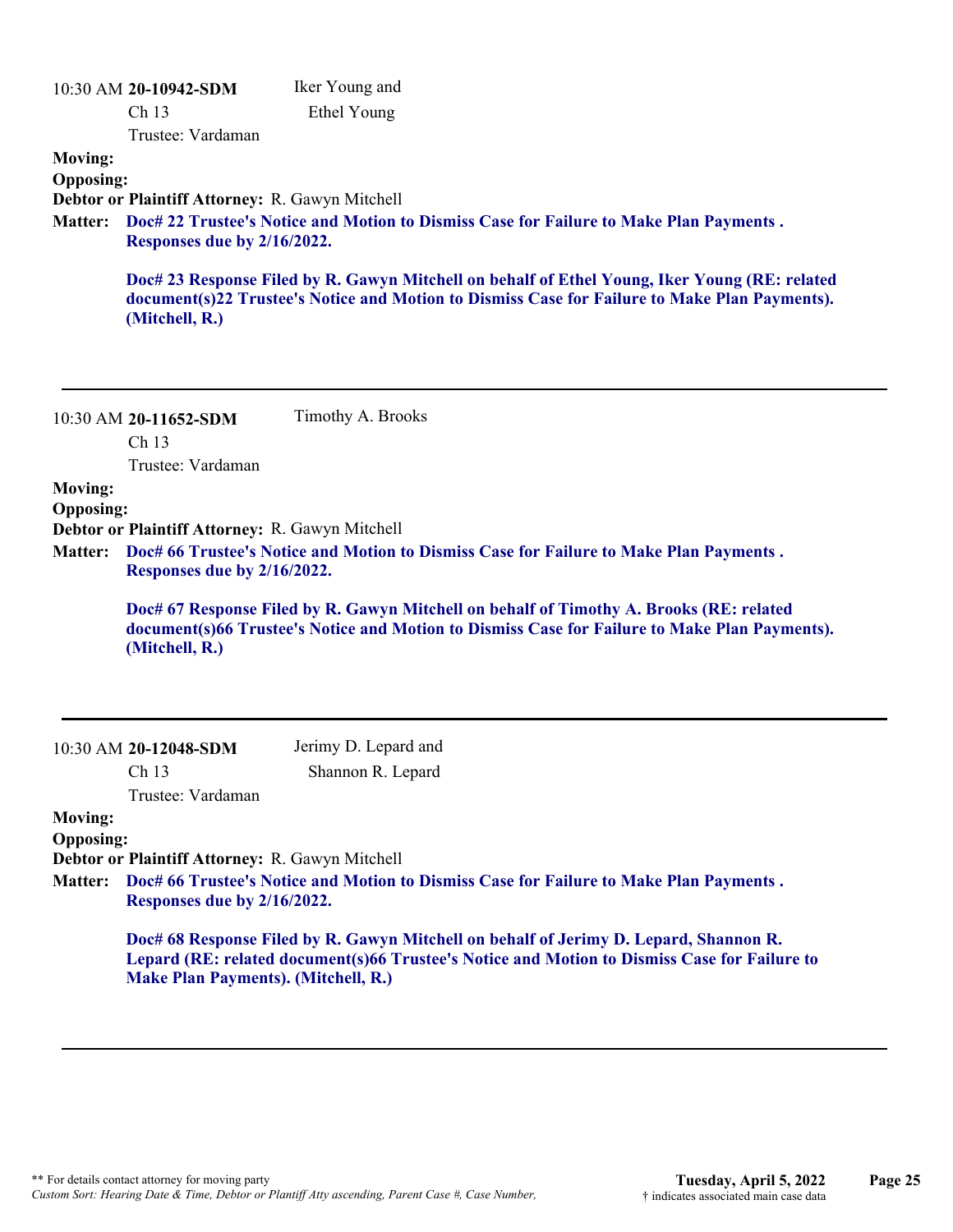|                  | 10:30 AM 21-11880-SDM                                                                                                                                                                           | Tracie E. Buckingham                                                                                                                                                                            |  |
|------------------|-------------------------------------------------------------------------------------------------------------------------------------------------------------------------------------------------|-------------------------------------------------------------------------------------------------------------------------------------------------------------------------------------------------|--|
|                  | Ch <sub>13</sub>                                                                                                                                                                                |                                                                                                                                                                                                 |  |
|                  | Trustee: Vardaman                                                                                                                                                                               |                                                                                                                                                                                                 |  |
| <b>Moving:</b>   | Charles F. Barbour                                                                                                                                                                              |                                                                                                                                                                                                 |  |
| <b>Opposing:</b> |                                                                                                                                                                                                 |                                                                                                                                                                                                 |  |
|                  | Debtor or Plaintiff Attorney: R. Gawyn Mitchell                                                                                                                                                 |                                                                                                                                                                                                 |  |
| <b>Matter:</b>   | Doc# 15 Motion for Relief from Stay., Motion to Abandon. Filed by Charles F. Barbour on<br>behalf of Global Lending Services LLC. (Attachments: #1 Exhibit A #2 Exhibit B #3 Proposed<br>Order) |                                                                                                                                                                                                 |  |
|                  | Motion to Abandon). (Mitchell, R.)                                                                                                                                                              | Doc# 20 Response Filed by R. Gawyn Mitchell on behalf of Tracie E. Buckingham (RE: related<br>document(s)15 Motion for Relief From Stay filed by Creditor Global Lending Services LLC,          |  |
|                  | 10:30 AM 22-10125-SDM<br>Ch <sub>13</sub>                                                                                                                                                       | Ray Charles Brownlee                                                                                                                                                                            |  |
|                  | Trustee: Vardaman                                                                                                                                                                               |                                                                                                                                                                                                 |  |
| <b>Moving:</b>   | B. Joey Hood II                                                                                                                                                                                 |                                                                                                                                                                                                 |  |
| <b>Opposing:</b> |                                                                                                                                                                                                 |                                                                                                                                                                                                 |  |
|                  | Debtor or Plaintiff Attorney: R. Gawyn Mitchell                                                                                                                                                 |                                                                                                                                                                                                 |  |
| <b>Matter:</b>   | (Attachments: #1 Exhibit) (Hood, B.)                                                                                                                                                            | Doc# 16 Objection to Confirmation of Chapter 13 Plan Filed by B. Joey Hood II on behalf of First<br>Metropolitan Financial Services - Houston Branch c/o B. Joey Hood, II Attorney at Law, PLLC |  |
|                  |                                                                                                                                                                                                 |                                                                                                                                                                                                 |  |

|                  | $10:30$ AM 22-10125-SDM                                | Ray Charles Brownlee                                                                                                                                                                          |
|------------------|--------------------------------------------------------|-----------------------------------------------------------------------------------------------------------------------------------------------------------------------------------------------|
|                  | Ch <sub>13</sub>                                       |                                                                                                                                                                                               |
|                  | Trustee: Vardaman                                      |                                                                                                                                                                                               |
| <b>Moving:</b>   | B. Joey Hood II                                        |                                                                                                                                                                                               |
| <b>Opposing:</b> |                                                        |                                                                                                                                                                                               |
|                  | <b>Debtor or Plaintiff Attorney: R. Gawyn Mitchell</b> |                                                                                                                                                                                               |
| <b>Matter:</b>   | (Hood, B.)                                             | Doc# 20 Objection to Confirmation of Chapter 13 Plan Filed by B. Joey Hood II on behalf of<br>Family Choice Financial Inc.,-Starkville Branch c/o B. Joey Hood, II. (Attachments: #1 Exhibit) |

Ch 13 Trustee: Vardaman **Moving:** Kelli Michelle Stevens **Opposing: Debtor or Plaintiff Attorney:** R. Gawyn Mitchell **Doc# 12 Objection to Confirmation of Chapter 13 Plan Filed by Kelli Michelle Stevens on behalf Matter: of Gulfco of Mississippi LLC**

Stormi Harris

10:30 AM **22-10132-SDM**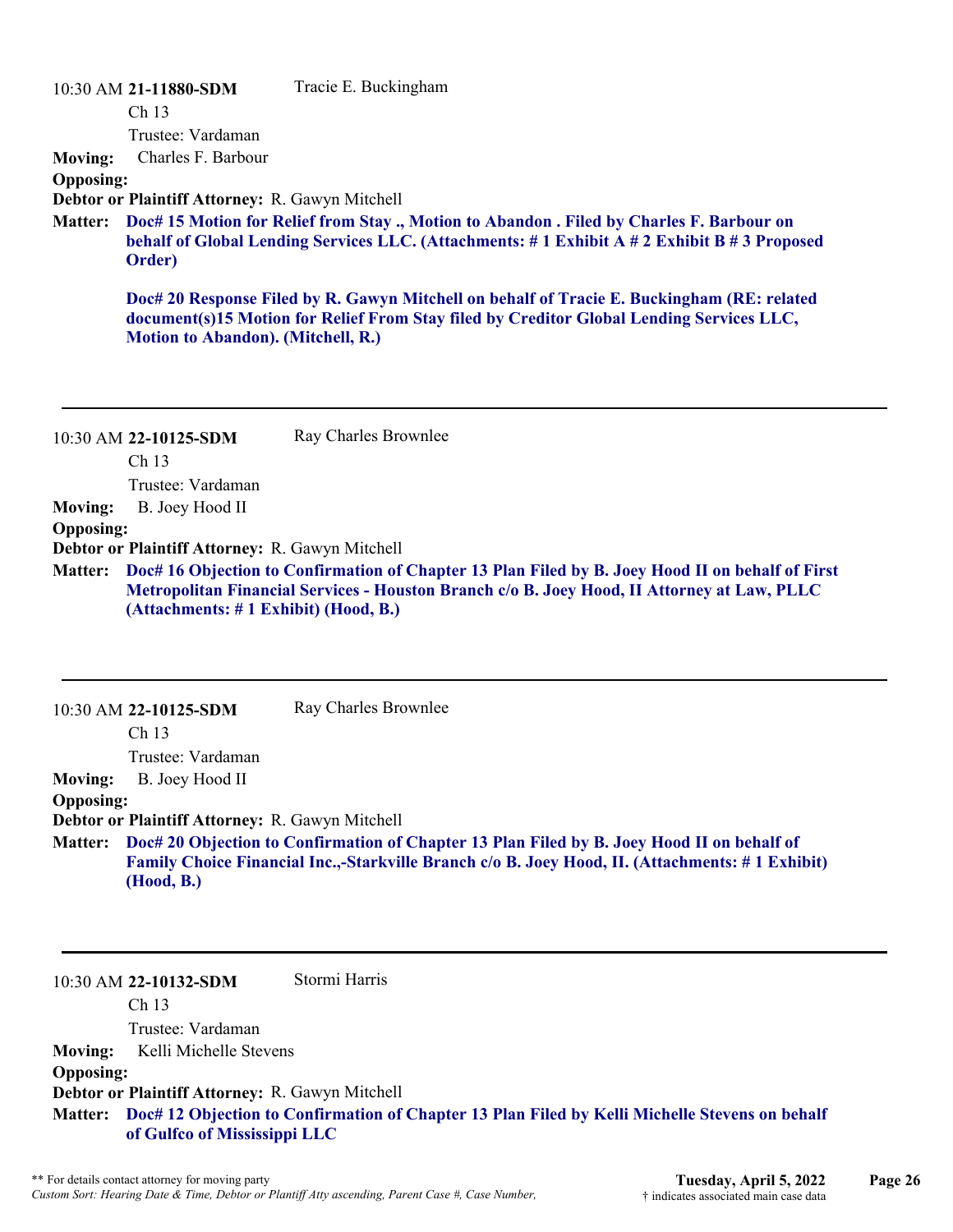|                  | 10:30 AM 22-10205-SDM                                  | Schwunna D. Judine                                                                                                                                                          |
|------------------|--------------------------------------------------------|-----------------------------------------------------------------------------------------------------------------------------------------------------------------------------|
|                  | Ch <sub>13</sub>                                       |                                                                                                                                                                             |
|                  | Trustee: Vardaman                                      |                                                                                                                                                                             |
| <b>Moving:</b>   | Edward E. Lawler Jr.                                   |                                                                                                                                                                             |
| <b>Opposing:</b> |                                                        |                                                                                                                                                                             |
|                  | <b>Debtor or Plaintiff Attorney: R. Gawyn Mitchell</b> |                                                                                                                                                                             |
|                  |                                                        | Matter: Doc# 14 Objection to Confirmation of Chapter 13 Plan Filed by Edward E. Lawler Jr. on behalf<br>of 21st Mortgage Corporation (Attachments: #1 Exhibit A - Contract) |

|                  | 10:30 AM 22-10205-SDM                           | Schwunna D. Judine                                                                                                                                                                                         |
|------------------|-------------------------------------------------|------------------------------------------------------------------------------------------------------------------------------------------------------------------------------------------------------------|
|                  | Ch <sub>13</sub>                                |                                                                                                                                                                                                            |
|                  | Trustee: Vardaman                               |                                                                                                                                                                                                            |
| <b>Moving:</b>   | B. Joey Hood II                                 |                                                                                                                                                                                                            |
| <b>Opposing:</b> |                                                 |                                                                                                                                                                                                            |
|                  | Debtor or Plaintiff Attorney: R. Gawyn Mitchell |                                                                                                                                                                                                            |
|                  | (Attachments: #1 Exhibit) (Hood, B.)            | Matter: Doc# 17 Objection to Confirmation of Chapter 13 Plan Filed by B. Joey Hood II on behalf of First<br>Metropolitan Financial Services - Starkville Branch c/o B. Joey Hood, II Attorney at Law, PLLC |

|                                                                                                           | $10:30$ AM 17-12886-SDM          | Jesse Payne                                                                                                                                                                     |
|-----------------------------------------------------------------------------------------------------------|----------------------------------|---------------------------------------------------------------------------------------------------------------------------------------------------------------------------------|
|                                                                                                           | Ch <sub>13</sub>                 |                                                                                                                                                                                 |
|                                                                                                           | Trustee: Vardaman                |                                                                                                                                                                                 |
| <b>Moving:</b>                                                                                            |                                  |                                                                                                                                                                                 |
| <b>Opposing:</b>                                                                                          |                                  |                                                                                                                                                                                 |
|                                                                                                           |                                  | Debtor or Plaintiff Attorney: Catherine Anne Umberger                                                                                                                           |
| Doc# 177 Trustee's Notice and Motion to Dismiss Case for Failure to Make Plan Payments.<br><b>Matter:</b> |                                  |                                                                                                                                                                                 |
|                                                                                                           | Responses due by 2/16/2022.      |                                                                                                                                                                                 |
|                                                                                                           | Payments). (Umberger, Catherine) | Doc# 178 Response Filed by Catherine Anne Umberger on behalf of Jesse Payne (RE: related<br>document(s)177 Trustee's Notice and Motion to Dismiss Case for Failure to Make Plan |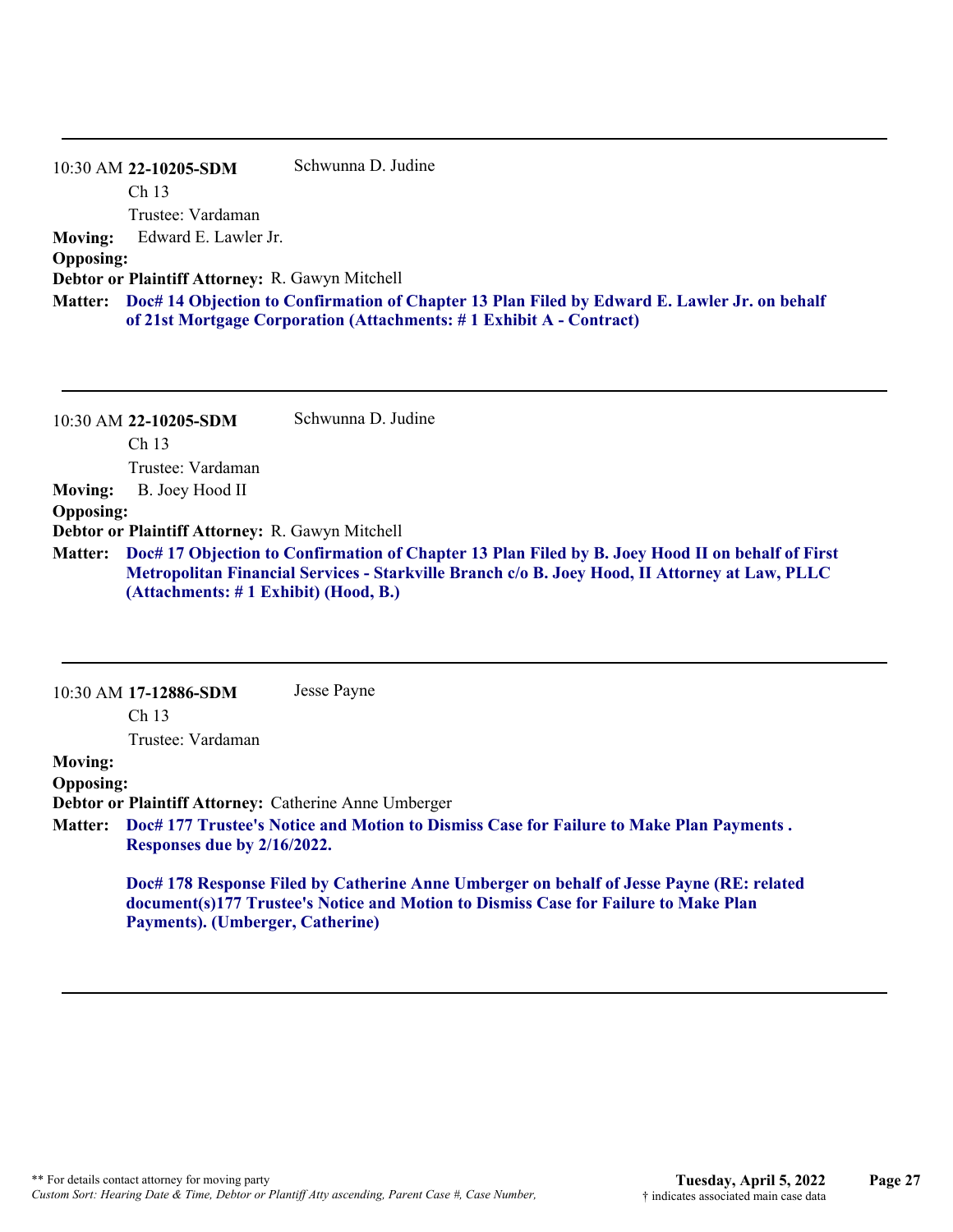| <b>Moving:</b><br><b>Opposing:</b><br><b>Matter:</b> | 10:30 AM 18-14462-SDM<br>Ch <sub>13</sub><br>Trustee: Vardaman<br>Responses due by 2/16/2022.<br>(Umberger, Catherine)                                                                                                                                                                                                                                                                                                  | <b>Emily Albritton</b><br>Debtor or Plaintiff Attorney: Catherine Anne Umberger<br>Doc# 54 Trustee's Notice and Motion to Dismiss Case for Failure to Make Plan Payments.<br>Doc# 55 Response Filed by Catherine Anne Umberger on behalf of Emily Albritton (RE: related<br>document(s)54 Trustee's Notice and Motion to Dismiss Case for Failure to Make Plan Payments). |
|------------------------------------------------------|-------------------------------------------------------------------------------------------------------------------------------------------------------------------------------------------------------------------------------------------------------------------------------------------------------------------------------------------------------------------------------------------------------------------------|---------------------------------------------------------------------------------------------------------------------------------------------------------------------------------------------------------------------------------------------------------------------------------------------------------------------------------------------------------------------------|
|                                                      | 10:30 AM 19-10683-SDM<br>Ch <sub>13</sub><br>Trustee: Vardaman                                                                                                                                                                                                                                                                                                                                                          | Walter Smith and<br>April Smith                                                                                                                                                                                                                                                                                                                                           |
| <b>Moving:</b><br><b>Opposing:</b><br><b>Matter:</b> | Debtor or Plaintiff Attorney: Kenneth Mayfield<br>Catherine Anne Umberger<br>Doc# 75 Trustee's Notice and Motion to Dismiss Case for Failure to Make Plan Payments.<br>Responses due by 2/16/2022.<br>Doc# 76 Response Filed by Catherine Anne Umberger on behalf of April Smith (RE: related<br>document(s)75 Trustee's Notice and Motion to Dismiss Case for Failure to Make Plan Payments).<br>(Umberger, Catherine) |                                                                                                                                                                                                                                                                                                                                                                           |
| <b>Moving:</b><br><b>Opposing:</b><br><b>Matter:</b> | 10:30 AM 20-11033-SDM<br>Ch <sub>13</sub><br>Trustee: Vardaman<br>Responses due by 3/22/2022.<br>(Umberger, Catherine)                                                                                                                                                                                                                                                                                                  | Charles Breaux<br>Debtor or Plaintiff Attorney: Catherine Anne Umberger<br>Doc# 32 Trustee's Notice and Motion to Dismiss Case for Failure to Make Plan Payments.<br>Doc# 33 Response Filed by Catherine Anne Umberger on behalf of Charles Breaux (RE: related<br>document(s)32 Trustee's Notice and Motion to Dismiss Case for Failure to Make Plan Payments).          |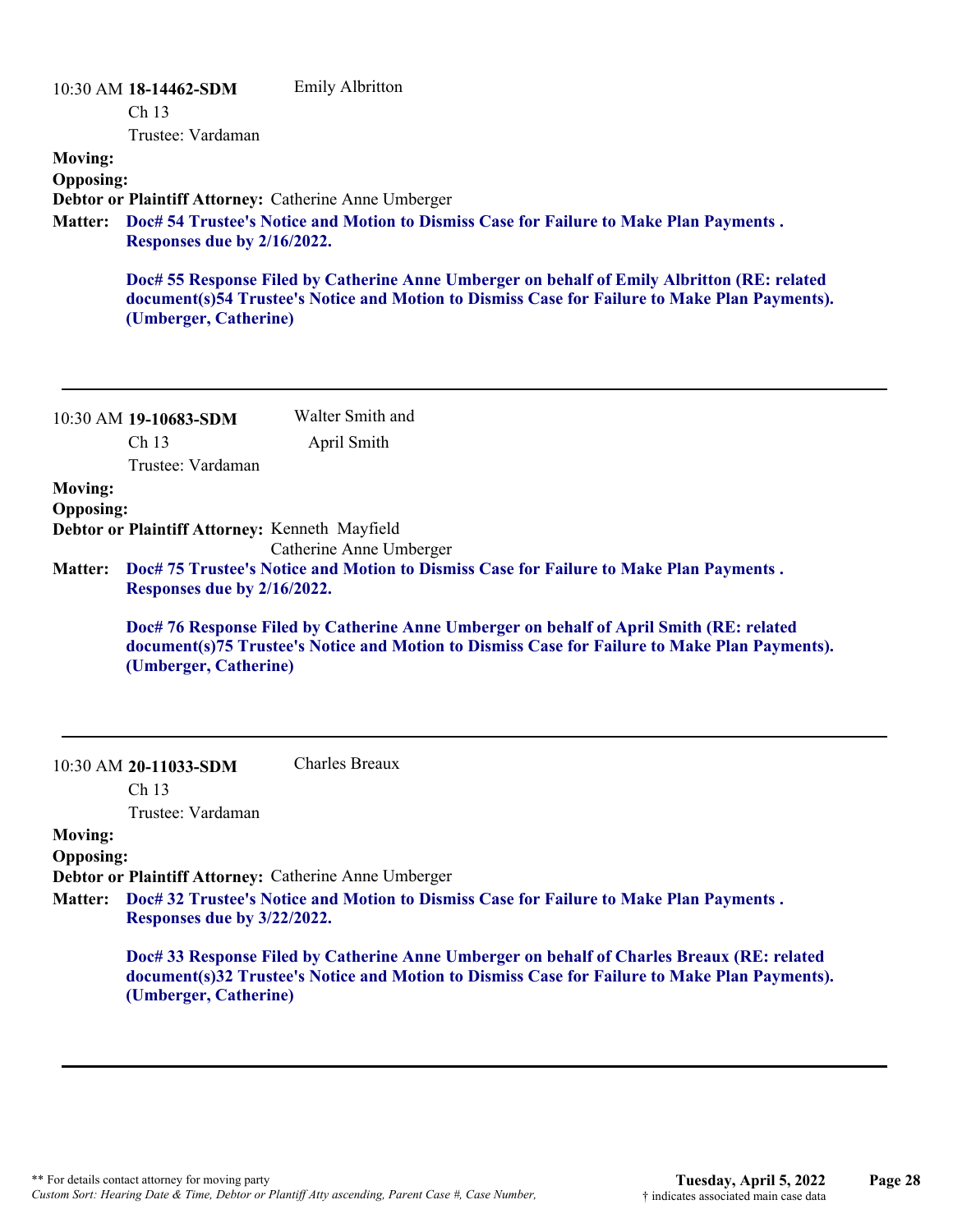### 10:30 AM **20-11344-SDM**  Ch 13 Trustee: Vardaman Mitchell William **Moving: Opposing: Debtor or Plaintiff Attorney:** Catherine Anne Umberger **Doc# 29 Trustee's Notice and Motion to Dismiss Case for Failure to Make Plan Payments . Matter: Responses due by 2/16/2022. Doc# 30 Response Filed by Catherine Anne Umberger on behalf of Mitchell William (RE: related document(s)29 Trustee's Notice and Motion to Dismiss Case for Failure to Make Plan Payments).**

**(Umberger, Catherine)**

10:30 AM **20-11584-SDM**  Ch 13 Trustee: Vardaman Sharonica Sims **Moving:** Catherine Anne Umberger **Opposing: Debtor or Plaintiff Attorney:** Catherine Anne Umberger **Doc# 50 Motion To Suspend Plan Payments Filed by Catherine Anne Umberger on behalf of Matter: Sharonica Sims. Doc# 53 Objection Filed by Terre M. Vardaman on behalf of Terre M. Vardaman (RE: related**

**document(s)50 Motion to Suspend Plan Payments filed by Debtor Sharonica Sims). (Vardaman, Terre)**

#### 10:30 AM **21-11574-SDM**

Patricia Carter-Turner

Ch 13

Trustee: Vardaman

## **Moving:**

**Opposing:**

**Debtor or Plaintiff Attorney:** Catherine Anne Umberger

**Doc# 26 Trustee's Notice and Motion to Dismiss Case for Failure to Make Plan Payments . Matter: Responses due by 2/16/2022.**

> **Doc# 27 Response Filed by Catherine Anne Umberger on behalf of Patricia Carter-Turner (RE: related document(s)26 Trustee's Notice and Motion to Dismiss Case for Failure to Make Plan Payments). (Umberger, Catherine)**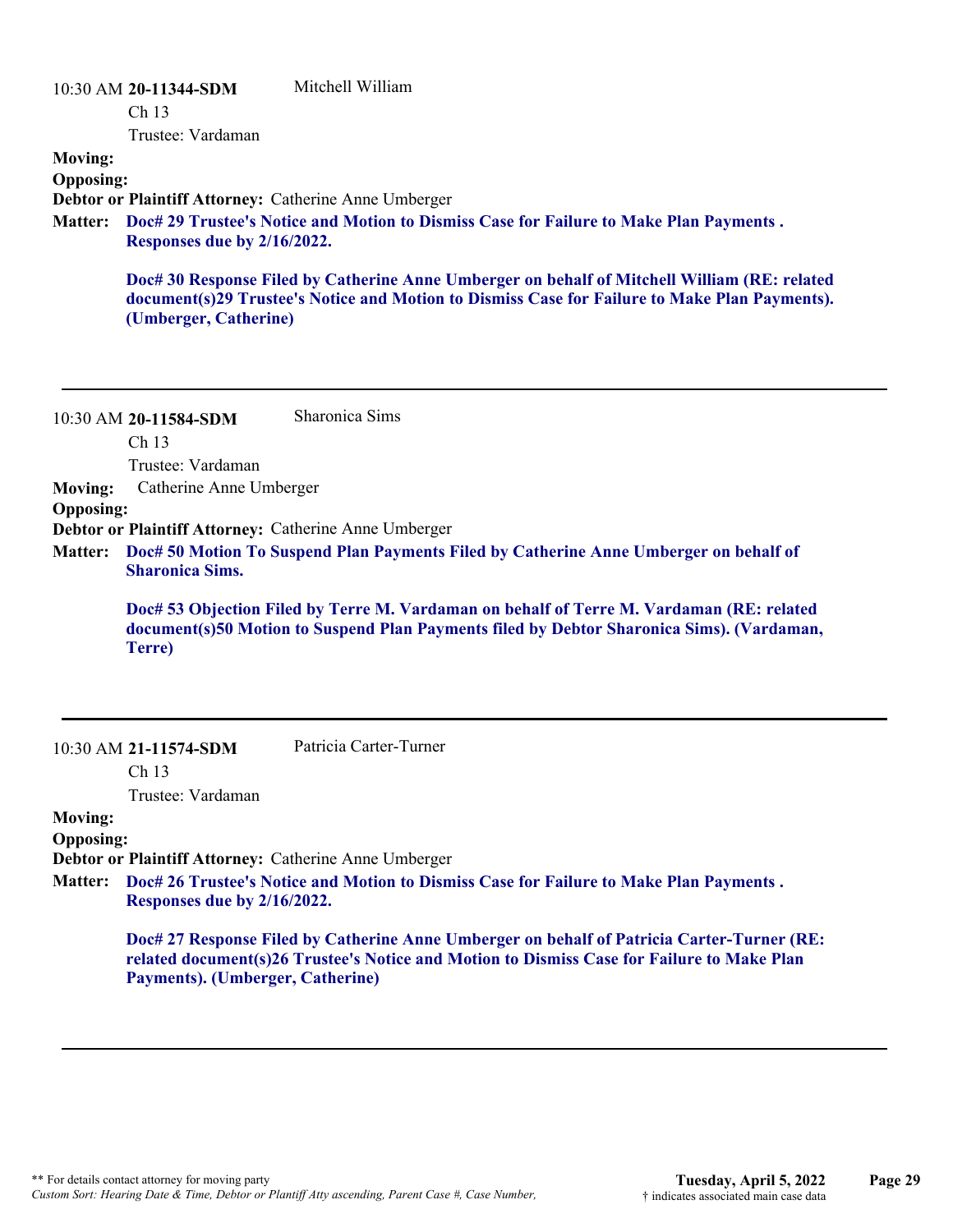10:30 AM **22-10021-SDM**  Michael Mauldin

Ch 7

Trustee: Applewhite

**Moving:** Catherine Anne Umberger

**Opposing:**

**Debtor or Plaintiff Attorney:** Catherine Anne Umberger

**Doc# 16 Motion to Avoid Lien on Household Goods under Section 522(f)(1)(B)(i) Tower Loan Matter: Filed by Catherine Anne Umberger on behalf of Michael Mauldin.**

**Doc# 22 Response Filed by Kelli Michelle Stevens on behalf of First Tower Loan LLC (RE: related document(s)16 Motion to Avoid Lien on Household Goods 522(f)(1)(B)(i) filed by Debtor Michael Mauldin). (Stevens, Kelli)**

10:30 AM **22-10031-SDM**  James Evans

Ch 7

Trustee: Applewhite

**Moving:** Catherine Anne Umberger

**Opposing:**

**Debtor or Plaintiff Attorney:** Catherine Anne Umberger

**Doc# 18 Motion to Avoid Lien on Household Goods under Section 522(f)(1)(B)(i) Family Choice Matter: Financial Filed by Catherine Anne Umberger on behalf of James Evans.**

**Doc# 31 Response to Mt to Avoid Lien Filed by B. Joey Hood II on behalf of Family Choice Financial Inc. - Amory Branch c/o B. Joey Hood, II. (RE: related document(s)18 Motion to Avoid Lien on Household Goods 522(f)(1)(B)(i) filed by Debtor James Evans). (Hood, B.)**

10:30 AM **22-10031-SDM**  James Evans

Ch 7

Trustee: Applewhite

**Moving:** Catherine Anne Umberger

### **Opposing:**

**Debtor or Plaintiff Attorney:** Catherine Anne Umberger

**Doc# 20 Motion to Avoid Lien on Household Goods under Section 522(f)(1)(B)(i) Tower Loan Matter: Filed by Catherine Anne Umberger on behalf of James Evans.**

**Doc# 33 Response Filed by Kelli Michelle Stevens on behalf of First Tower Loan LLC (RE: related document(s)20 Motion to Avoid Lien on Household Goods 522(f)(1)(B)(i) filed by Debtor James Evans). (Stevens, Kelli)**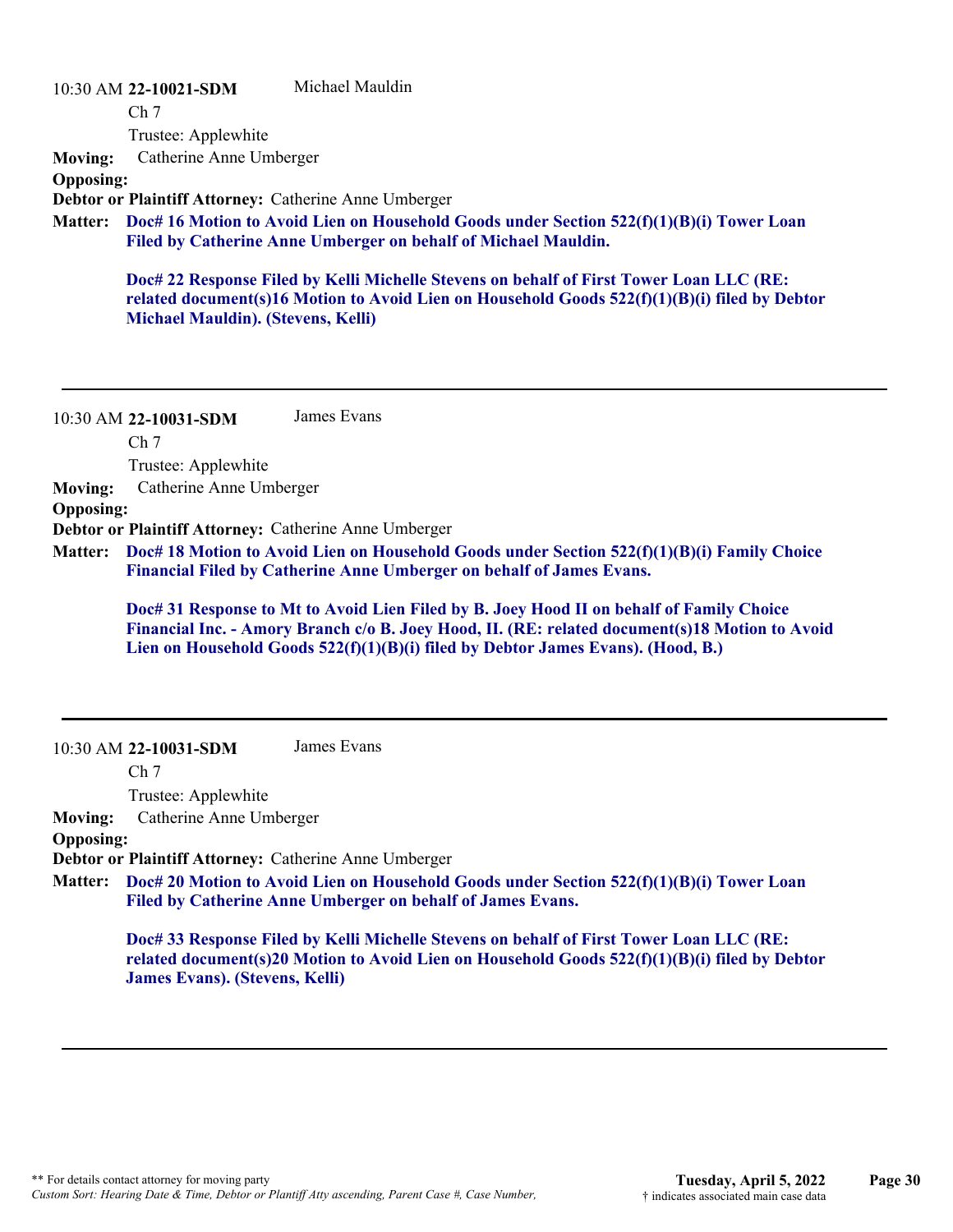|                  | 10:30 AM 22-10109-SDM                                 | Austin Campbell                                                                                 |
|------------------|-------------------------------------------------------|-------------------------------------------------------------------------------------------------|
|                  | Ch <sub>13</sub>                                      |                                                                                                 |
|                  | Trustee: Vardaman                                     |                                                                                                 |
| <b>Moving:</b>   | B. Joey Hood II                                       |                                                                                                 |
| <b>Opposing:</b> |                                                       |                                                                                                 |
|                  | Debtor or Plaintiff Attorney: Catherine Anne Umberger |                                                                                                 |
| <b>Matter:</b>   |                                                       | Doc# 20 Objection to Confirmation of Chapter 13 Plan Filed by B. Joey Hood II on behalf of      |
|                  |                                                       | <b>Family Choice Financial Inc.,- New Albany Branch c/o B. Joey Hood, II. (Attachments: #1)</b> |
|                  | Exhibit) (Hood, B.)                                   |                                                                                                 |
|                  |                                                       |                                                                                                 |
|                  |                                                       |                                                                                                 |

10:30 AM **22-10146-SDM**  Ch 13 Trustee: Vardaman Phyllis Potts **Moving:** Eric C Miller **Opposing: Debtor or Plaintiff Attorney:** Catherine Anne Umberger

**Doc# 16 Objection to Confirmation of Chapter 13 Plan Filed by Eric C Miller on behalf of Matter: Reverse Mortgage Funding LLC**

10:30 AM **22-10168-SDM**  Ch 13 Trustee: Vardaman Cynthia Lofton **Moving:** Kelli Michelle Stevens **Opposing: Debtor or Plaintiff Attorney:** Catherine Anne Umberger **Doc# 16 Objection to Confirmation of Chapter 13 Plan Filed by Kelli Michelle Stevens on behalf Matter: of First Tower Loan LLC**

10:30 AM **22-10473-SDM**  Ch 13 Trustee: Vardaman Earnest Gillylen **Moving:** Catherine Anne Umberger **Opposing: Debtor or Plaintiff Attorney:** Catherine Anne Umberger **Doc# 6 Motion to Extend Automatic Stay under 362(c)(3)(B) Filed by Catherine Anne Umberger Matter: on behalf of Earnest Gillylen.**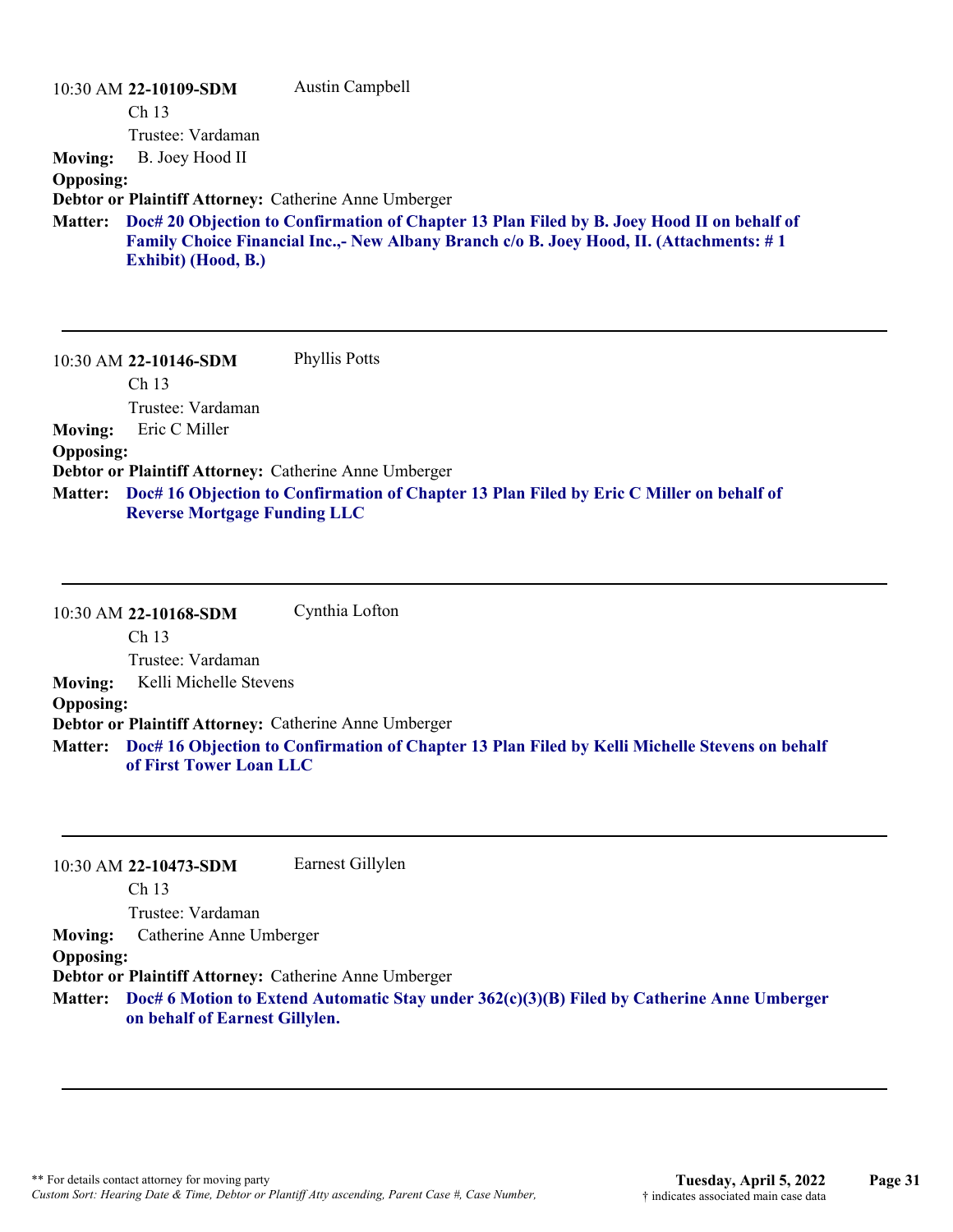|                  | 10:30 AM 22-10484-SDM                                 | Andrew Foster                                                                                      |
|------------------|-------------------------------------------------------|----------------------------------------------------------------------------------------------------|
|                  | Ch <sub>13</sub>                                      |                                                                                                    |
|                  | Trustee: Vardaman                                     |                                                                                                    |
| <b>Moving:</b>   | Catherine Anne Umberger                               |                                                                                                    |
| <b>Opposing:</b> |                                                       |                                                                                                    |
|                  | Debtor or Plaintiff Attorney: Catherine Anne Umberger |                                                                                                    |
|                  | on behalf of Andrew Foster.                           | Matter: Doc# 7 Motion to Extend Automatic Stay under 362(c)(3)(B) Filed by Catherine Anne Umberger |

10:30 AM **18-12900-SDM**  Ch 13 Trustee: Vardaman Aspin Mays **Moving: Opposing: Debtor or Plaintiff Attorney:** Miranda Linton Williford

**Doc# 52 Trustee's Notice and Motion to Dismiss Case for Failure to Make Plan Payments . Matter: Responses due by 3/22/2022.**

**Doc# 53 Response TMTD Filed by Miranda Linton Williford on behalf of Aspin Mays (RE: related document(s)52 Trustee's Notice and Motion to Dismiss Case for Failure to Make Plan Payments). (Williford, Miranda)**

|                  | 10:30 AM 21-11401-SDM                                                                                                        | Jessica N. Fowler                                                                                                                                                                         |  |
|------------------|------------------------------------------------------------------------------------------------------------------------------|-------------------------------------------------------------------------------------------------------------------------------------------------------------------------------------------|--|
|                  | Ch <sub>13</sub>                                                                                                             |                                                                                                                                                                                           |  |
|                  | Trustee: Vardaman                                                                                                            |                                                                                                                                                                                           |  |
| <b>Moving:</b>   |                                                                                                                              |                                                                                                                                                                                           |  |
| <b>Opposing:</b> |                                                                                                                              |                                                                                                                                                                                           |  |
|                  |                                                                                                                              | <b>Debtor or Plaintiff Attorney: Miranda Linton Williford</b>                                                                                                                             |  |
|                  | Matter: Doc#38 Trustee's Notice and Motion to Dismiss Case for Failure to Make Plan Payments.<br>Responses due by 2/16/2022. |                                                                                                                                                                                           |  |
|                  | Payments). (Williford, Miranda)                                                                                              | Doc# 39 Response TMTD Filed by Miranda Linton Williford on behalf of Jessica N. Fowler (RE:<br>related document(s)38 Trustee's Notice and Motion to Dismiss Case for Failure to Make Plan |  |